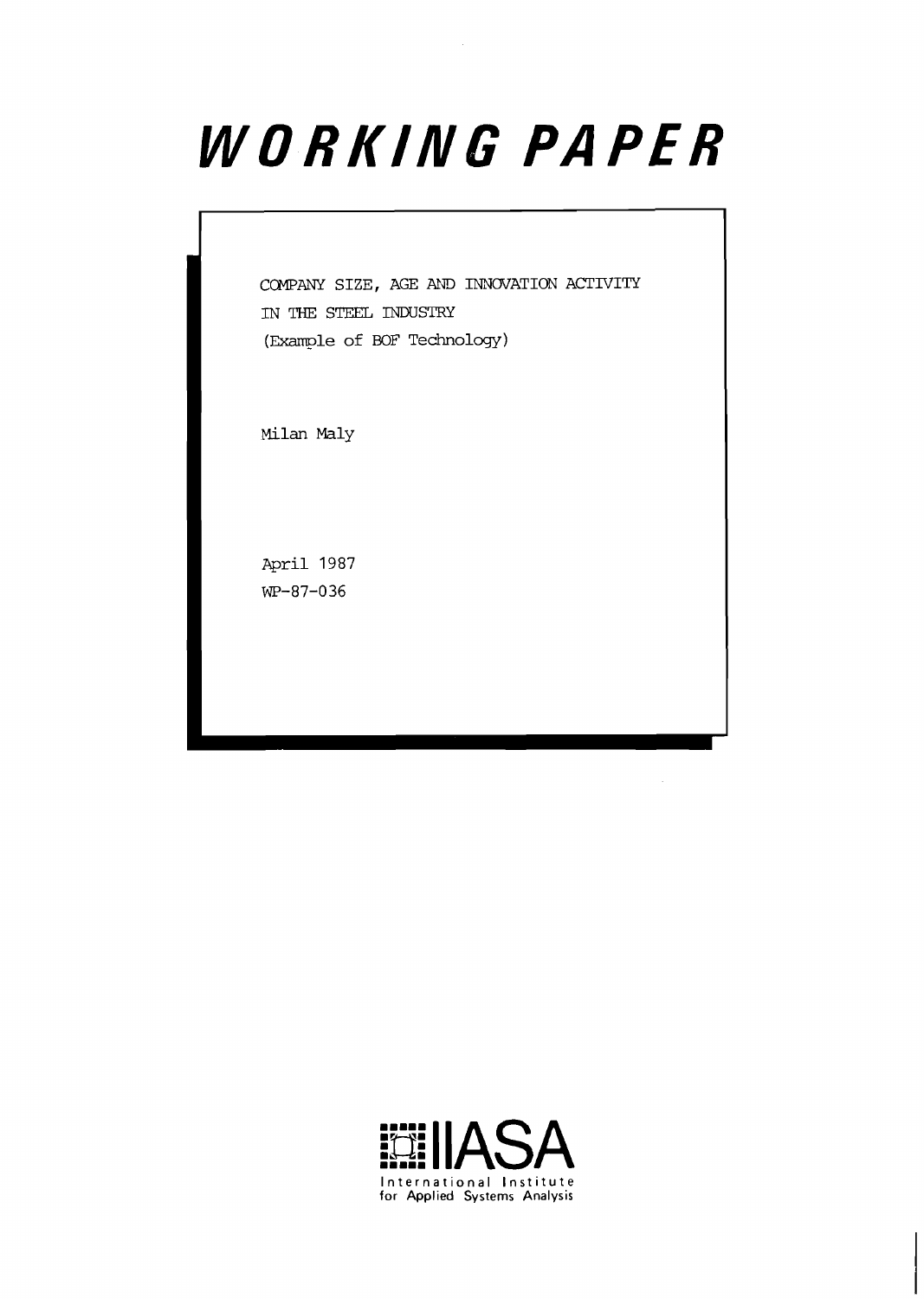NOT FOR QUOTATION WITHOUT PERMISSION OF THE AUTHOR

COMPANY SIZE, AGE AND INNOVATION ACTIVITY IN THE STEEL INDUSTRY (Example **of** BOF Technology)

 $\sim 10^{11}$  km s  $^{-1}$ 

Milan Maly

 $\sim 10^{-11}$ 

**April 1987 WP-87-36** 

Working Papers are interim reports on work of the International Institute for Applied Systems Analysis and have received only limited review. Views or opinions expressed herein do not necessarily represent those of the Institute or of its National Member Organizations.

INTERNATIONAL INSTITUTE FOR APPLIED SYSTEMS ANALYSIS A-2361 Laxenburg, Austria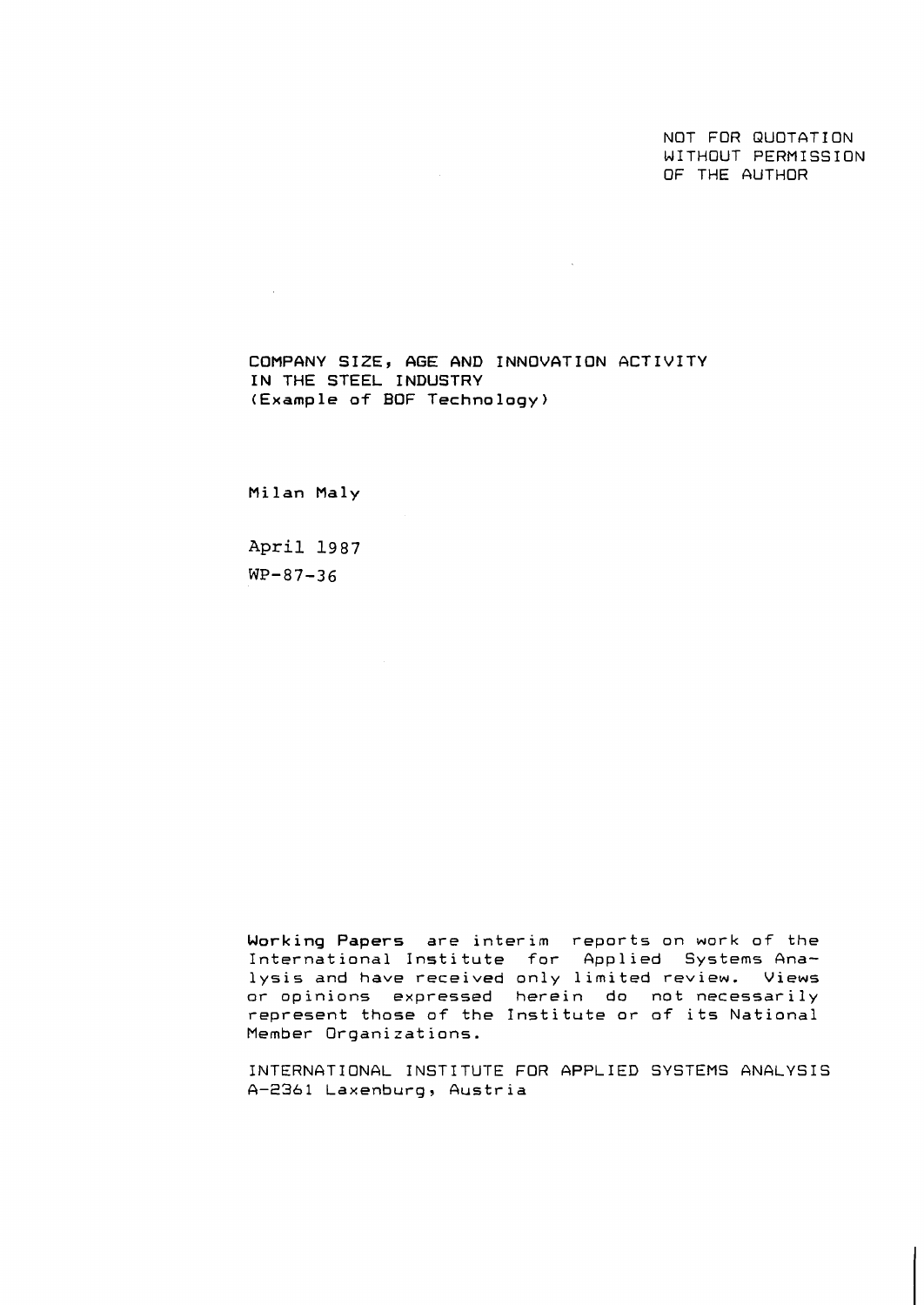#### FORWARD

In an era of technology globalization, management appears to be one of the main factors influencing success in technological development. The flexibility and speed with which a company or country is able to identify and introduce new technologies appear to be the most important factors for its subsequent success. Today possibly more than ever, the characteristics of management and organization which enable a company to be innovative are claiming the attention of managers and politicians. No less important is a company's or country's flexibility in exploring and developing already-introduced technolcgies.

The possibility of describing the process of technology substitution through logistic functions is one method of forecasting future development of a technological species and one which is not yet fully utilized in practice. The management implications of the life cycle concept appear to be very important for managerial practice, but this is a tool which has not yet been fully adapted to managerial needs.

The study and analysis of management dynamics along the different phases of the life cycle can make possible the definition of different management applications of the life cycle concept. Based on this, useful conclusions can be drawn for decision-makers.

Size is one possible characteristic to describe organizational status and management, and the dynamics of size during different phases of the life cycle can indicate the innovative capabilities<br>of small-, medium- and laroe-scale industries. This is the main of small-, medium- and large-scale industries. This is the main<br>objective of the study presented, which in constrast to prior objective of the study presented, which in constrast studies, concentrates on two new aspects: new methods of clustering firms and, based on this, analysis of the role of firm size and age in different phases of the life cycle of BOF technology.

Evka Razvigorova MTL Principal Investigator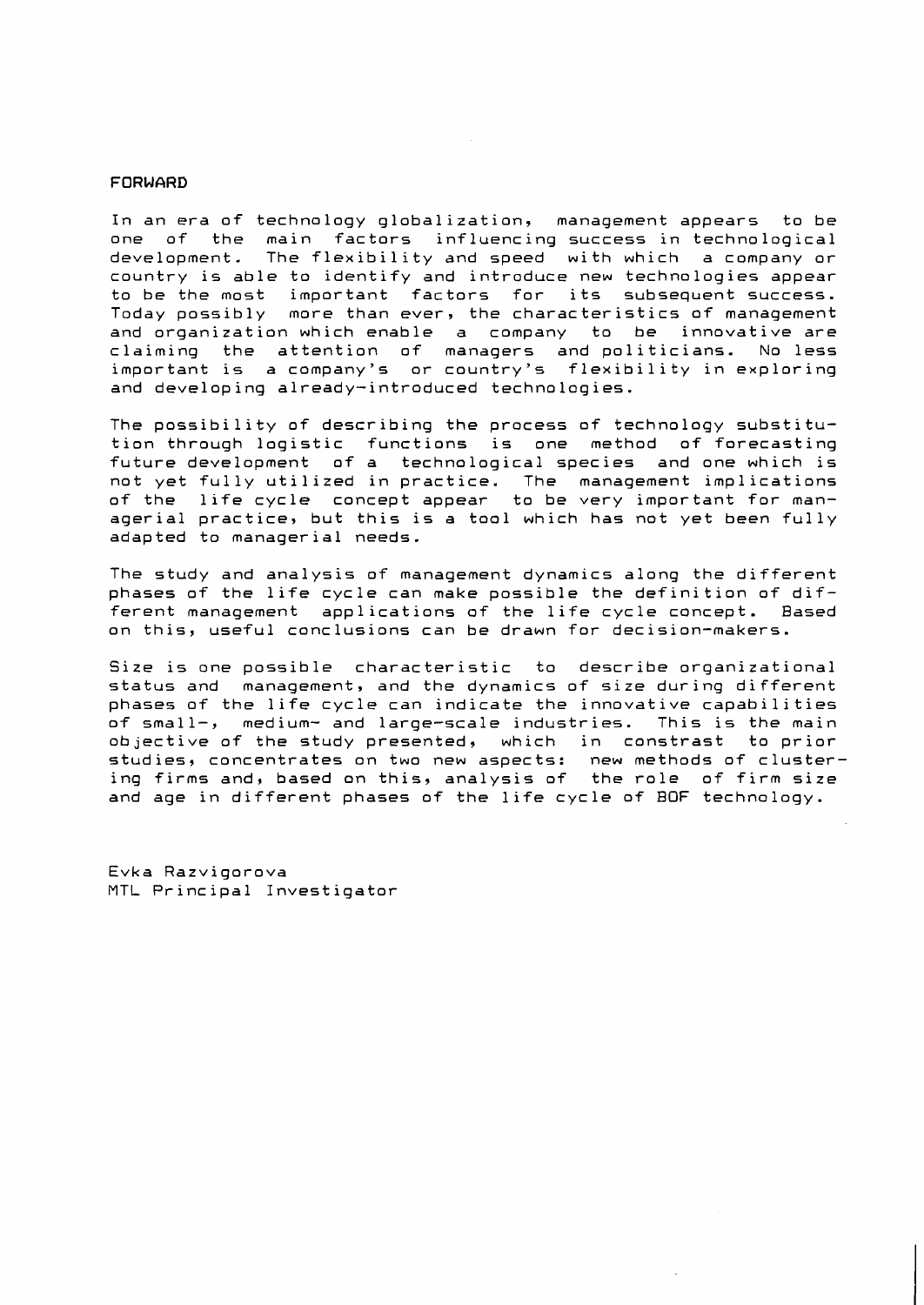## **TABLE OF CONTENTS**

 $\hat{\boldsymbol{\theta}}$ 

 $\sim 10^7$ 

|  |  |  |  |  |  |  |  |  |  |  |  | $\leftarrow$               |
|--|--|--|--|--|--|--|--|--|--|--|--|----------------------------|
|  |  |  |  |  |  |  |  |  |  |  |  | $\overline{\phantom{0}}$ 5 |
|  |  |  |  |  |  |  |  |  |  |  |  | $\overline{7}$             |
|  |  |  |  |  |  |  |  |  |  |  |  | 11                         |
|  |  |  |  |  |  |  |  |  |  |  |  | 20.                        |
|  |  |  |  |  |  |  |  |  |  |  |  | -27                        |
|  |  |  |  |  |  |  |  |  |  |  |  | 28.                        |
|  |  |  |  |  |  |  |  |  |  |  |  | 35.                        |

 $\sim$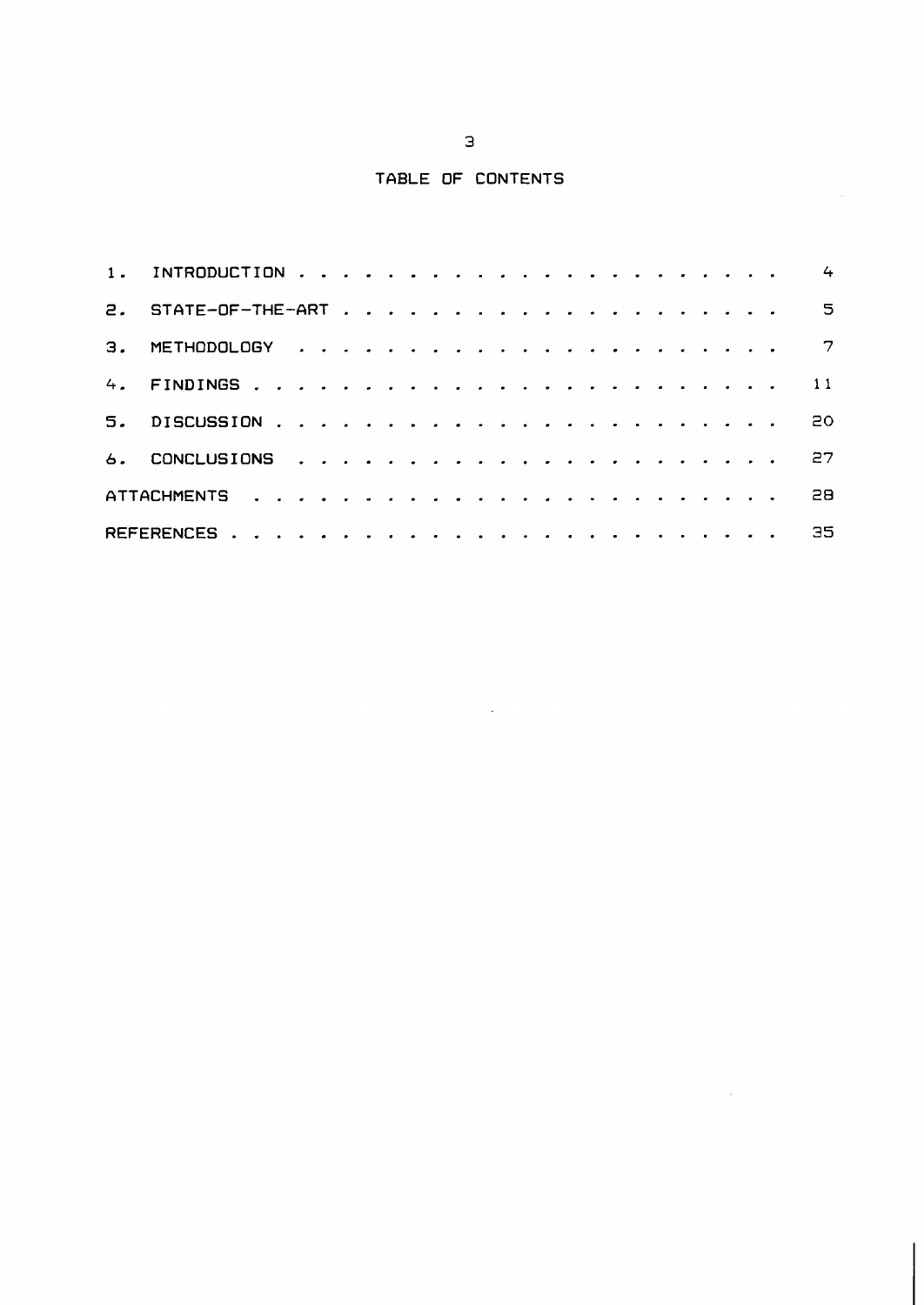#### **1.** INTRODUCTION

In 1986, a new program called "Technology, Economy, Society" was launched at IIASA. This very ambitious program consists of sev-<br>eral projects and activities. One of these is "Management and One of these is "Management and the Technological Life Cycle" (MTL), whose main objectives are to determine the possibilities of long-term management planning, organizational changes, and increased organizational flexibility which will facilitate the introduction and development of new technologies.

The first field of MTL's research is the steel industry, and the concrete topic of basic oxygen technology (BOF) was selected as an example of the latest major innovation in steel manufacturing.

A few studies have been carried out previously in this area. For example, Lynn (1982) studied the problem as a comparison between<br>the way Japan and the U.S. adopted BOF. Buzacott (1980) carried the way Japan and the U.S. adopted BOF. Buzacott out a study regarding the adoption of BOF at Canadian steel companies. Martino (1978) described the diffusion history of BOF in the IJSA, and Meyer and Herregat (1974) conducted a detailed study of the diffusion of the basic oxygen process on a global scale, reaching two main conclusions. First, they found that most of the differences between firms, and perhaps to an even greater extent between national industries, could be explained by objective differences in the economic environment in which these<br>industries operate. Secondly, they also determined tha Secondly, they also determined that some of the differences observed between firms or national industries are attributable to such non-economic factors as differences in management styles and motivation.

Ray (1984) studied the diffusion of BOF mainly during the period between 1969-1981, and stated that BOF approached maturity in the late 1960's and has now practically displaced all nologies with the exception of electric steelmaking.

Rosegger ( 1980) analysed the reasons for the delayed introduction of BOF into U.S. companies.

Poznanski (1986) analyzed the process involved in the decline of technologies in the world's steel industry and investigated the basic patterns through which the technologies are phased out once they become obsolete.

Part of this MTL activity has involved analyzing the role of company size and age as important organizational attributes in the area of strategic management, especially innovation management. The main objective of our current study is to specify the role of company size as a factor of time, where time is represented by the phases of the technological life cycle. The new elements in this study are the global worldwide viewpoint and the usage of the technological life cycle concept. Moreover, a new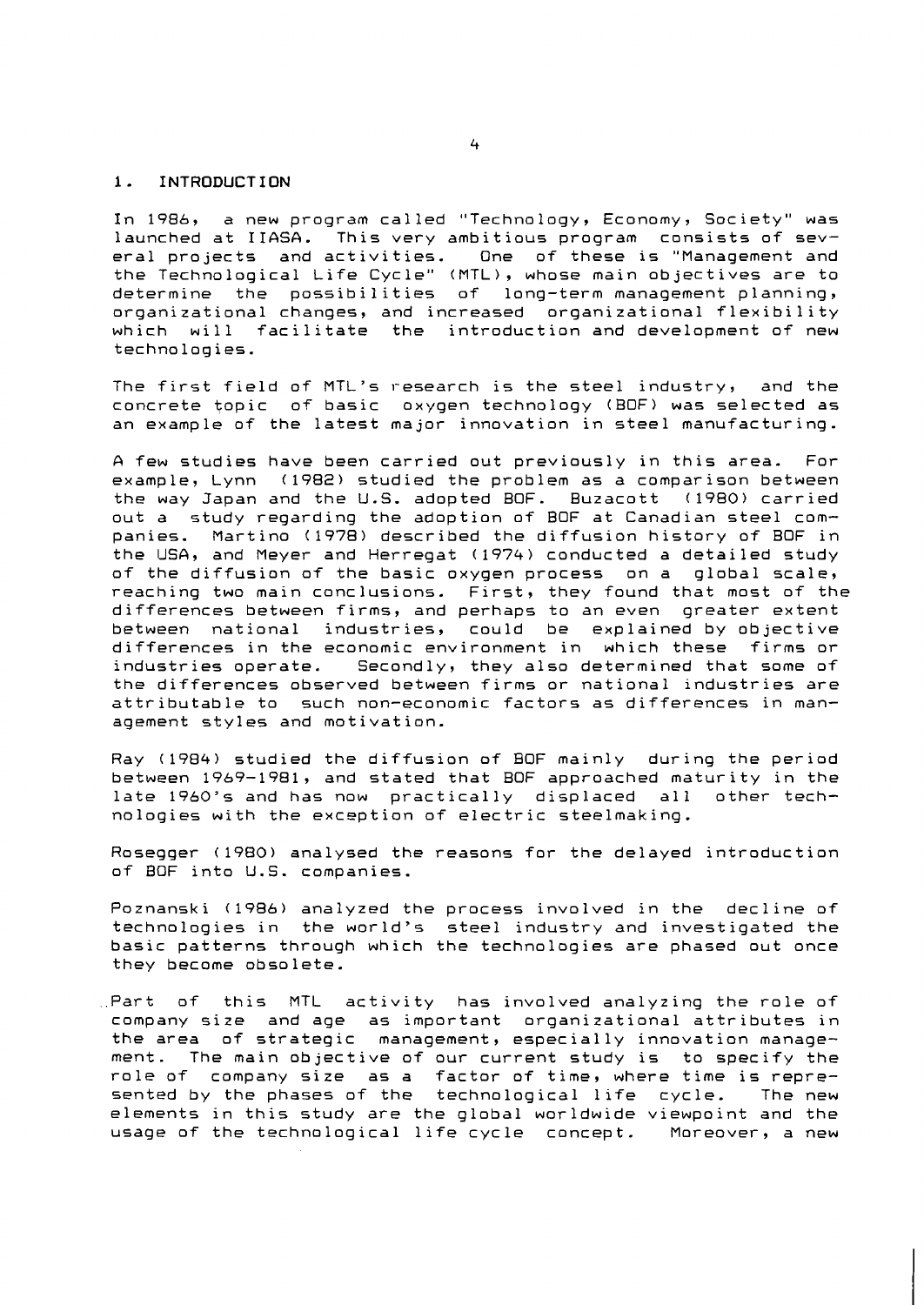methodological access for dividing companies into groups has been developed. The study, being an inherent part of the MTL activity, is based on that activity's data base and some of its empirical and theoretical findings.

#### **2. STATE-OF-THE-ART**

There is a general impression among the public that small, young companies are more innovative than larger, older ones. The number of researchers studying the relationship between company size and innovation ability is very high.'

The notion that small, young companies are more innovative is far from unambiguous, but many authors are in agreement on the sub-<br>ject.<sup>e</sup> . According to Bracker and Pearson, the entrepreneurial According to Bracker and Pearson, the entrepreneurial spirit housed in its small firms is perhaps the greatest advantage the U.S. has in the highly competitive world marketplace, while entrepreneurs are rarely found in large, mature industries. Schollhammer and Kuriloff (1979) are of the same opinion when they say that the natural habitat of entrepreneurs is small business. Siropolis (1977) states that small firms innovate while<br>others are content to sit on their hands. Granstrand (1982) others are content to sit on their hands. mentions that large and/or old industrial organizations are commonly thought of as hampering creative and innovative work.

But not only Western specialists stress that small, young firms are more innovative. Many researchers from Eastern countries agree.<sup>3</sup> One of the main features of the most recent Hungarian economic reform is the idea of increasing the number of small enterprises and companies in the Hungarian national economy.<sup>4</sup>

On the other hand, many authors<sup>s</sup> cite examples where large companies seem more innovative.

'Freeman (1971), Johnnisson/LindstrGm (1971), Gold (1981), Scherer (1965), Smyth (1972), DeWoot (1977/78), Wilson (1766), Kuhn (1985), Sounder (1983), Buzacott (1980), Kleine (1980), Stroetmann (1979), Rothwell/Zegveld (1982), Nyström/Edvardsson (1978), Acs/Audretsch (1986), etc.

zsSiropolis (1977), Bracker/Pearson (1986), Schollhammer/Kuriloff (1979), Rothwell/Zegveld (1982), Freeman (1971), NystrGm/Edvardsson ( 1978) .

 $Traqsdorf, 1985; Remes, 1984; etc.$ 

"Csath, 1986.

"Baark/Qnxian (1985), Patrick/Rosovsky (1976), Maitland (1982), Kleine (1980).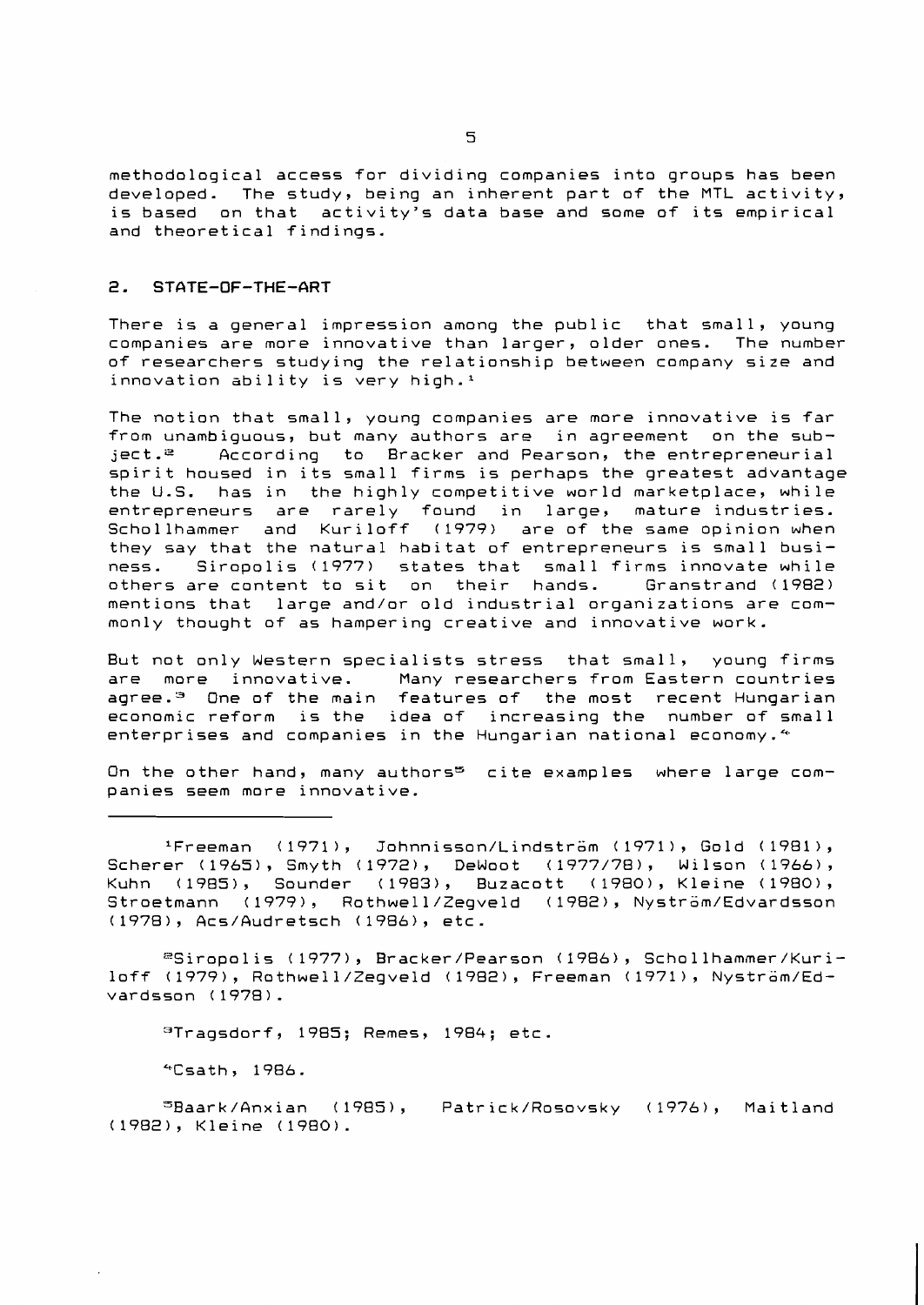Baark and Anxian (1985) mention the example of Swedish engineering companies, the diffusion of NC, IR and CAD/CAM. As a comparison of the different diffusion patterns of CIM shows, the more advanced the technology and the more factors involved, the more difficult the diffusion. Many companies, especially small and medium-sized ones, lack both the financial and technical base for adopting such technology in its early stages. The role of large companies depends to a great extent on their ability to realize that technical and commercial success requires more than simply producing high-quality machines and components. It is vital to combine them and adapt them to each other, thereby forming complete equipment systems and satisfying customers' needs. Because of this, many large Swedish engineering companies have decided to develop a very wide range of technically superior products, in an effort to develop a high level of engineering know-how in a great variety of fields.

Patrick and Rosovsky (1976) feel that the agents of Japan's rapid advances in technical knowledge and its remarkable economic growth have been the country's larger firms. Maitland (1982) comes to more or less the same conclusion: that large Japanese enterprises have an astonishing record of innovation.

Kleine (1980) analyzes innovation activity through the number of patents owned in companies of different sizes and concludes that medium and large companies are more innovative as compared with smaller ones.

This view is supported by the hypothesis of Kamien and Schwarz (1982) that large firms tend to be proportionally more innovative than small firms.

A further third group of researchers<sup>6</sup> feel the problem of determining which size of firm (small, medium or large) is most innovative is much more difficult to resolve.

Ayres (1986) finds it fairly clear that the simple inversive relationship between innovation and firm size is not generally true. Wilson (1966) proposed a partial theory about the relationship between organizational structure and innovation, the hypothesis being that the effects of greater organizational diversity are contradictory, stimulating an organization's capacity to generate innovative proposals while inhibiting the capacity to adopt and implement them. Wilson concludes that this may explain why the evidence on this issue is inconclusive.

<sup>&</sup>amp;Ayres (1986); Wilson (1966), Acs/Audretsch (1986), Maly/- Zaruba (1986), Smrcka (1985).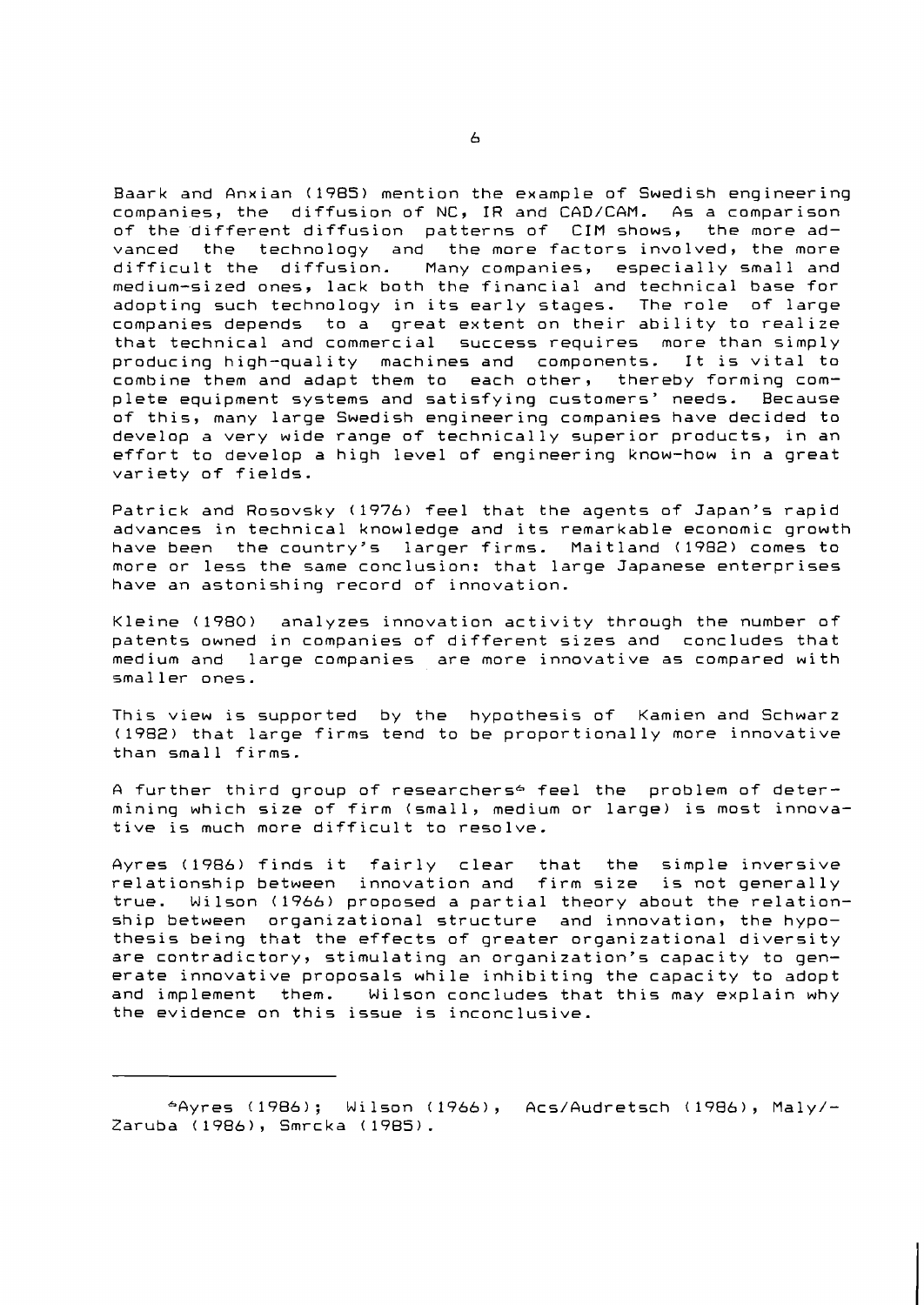Acs & Audretsch (1986) analyzed innovation rates at large and small firms for 247 four-digit SIC industries and came to the conclusion that innovation activity for large firms responds to a different market environment than innovation activity for small firms.

After studying the diffusion of mature technologies, Ray (1984) came to the conclusion that size has less to do with the diffusion of new technologies in the mature phase than was believed some 10 or 20 years ago.

At the workshop, "Size and Productive Efficiency: The Wider Implications," held at IIASA in June, 1979, one of the major topics of discussion was the relationship between scale and innovation, in particular the way in which the development and adoption of innovations are influenced by the size of the firm. Qne result was that an optimum organization size exists for major process innovations: not so small that a diversity of managerial experience is lacking and not so large that there is rigid bureaucracy and lack of common purpose.

This review of state-of-the-art research on the issue demonstrates a wide diversity of opinion among researchers. We hypothesize that the optimal company size from the point of view of innovative activity depends on many factors (industry, technological life cycle phase, country size, country's industrial structure, etc.) and changes according to these factors. From this viewpoint, we cannot speak of an optimal size in general, but only of an optimal size under specified conditions. We must consider the fact that the optimal size is changing over time in conjunction with the changing critical factors.

#### **3. METHODOLOGY**

Solving the objectives outlined above involves a number of methodological issues. The first problem is how to specify company size. A great number of authors are looking into the problem of company size and scale, $7$  mainly from the point of view of the relationship between company size and economies of scale.

Despite the large number of studies, a conceptual definition regarding size and scale had been lacking for a long time. In 1981, Gold defined scale "as the level of planned production capacity which determines the extent to which specialization has been applied to the subdivision of the component tasks and faci-

<sup>?</sup>Aldrich (1962), Blau (1962), Bolotnyi (1976), Buzacott/Cantley/Glagolev (1982), Gold (19811, Kimberley (1976), Miller (1978), Morodney (1969), Pugh/Hickson (1963), Silberston (1972), Stigler ( 1976).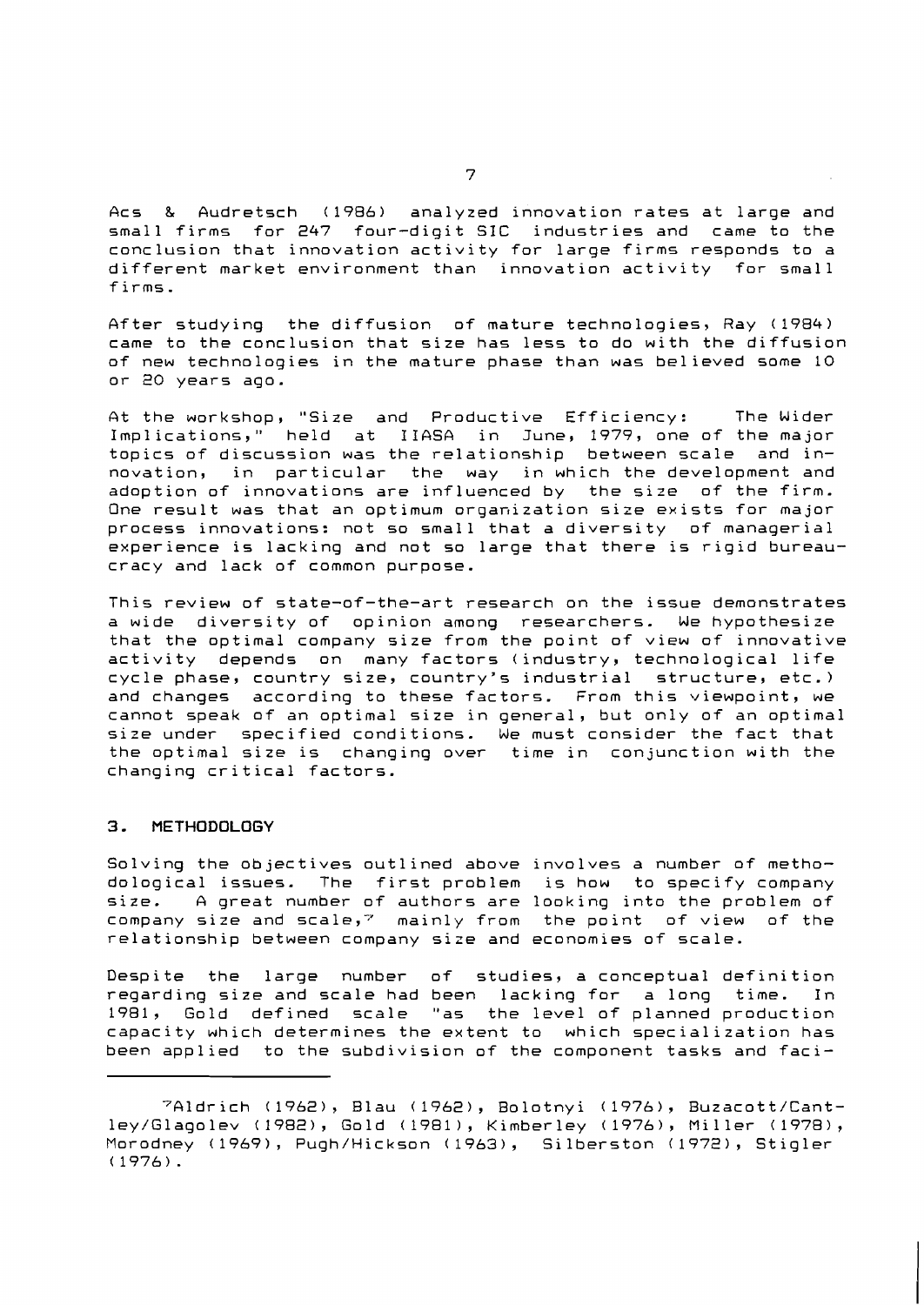lities of a unified operation." This definition makes it possible to differentiate between scale and size. Size refers to designed capacity and scale to planned production capacity, which can be increased for instance by utilizing higher levels of specialization.

Company (or enterprise or other organizational unit) size is measured by many different criteria, as one comprehensive criterion to specify size has not yet been agreed upon. These criteria can be divided into 3 main groups:

- + company's material substance,
- \* company input,
- + company output.

Material substance measurements would usually include the number of employees, the value of capital goods, and total capital. Input is expressed mainly by the consumption of raw materials or energy, and output by number of units/tons produced, gross output, etc.

Usinq any one of these criteria has both strong and weak aspects. For example, the most wide-spread criterion is probably the number of employees, but difficulties arise with automated production. Each criterion conveys different aspects of size. From that point of view, it is necessary when conducting a concrete analysis to select the criterion most appropriate for fulfilling the objectives of the analysis, in an effort to eliminate inconclusive results.

The object of our study is the steel industry, namely **BOF** technology. The most significant and comparable criterion in this case is the capacity of raw steel production per year. This criterion is usually used to indicate the size not only of a steel-mill plant, but of the entire integrated steel company as well. Moreover, the criterion is widely used in literature, statistics and reports as well as in articles and research papers. It is furthermore used in both planned and market economy countries.

Usinq the number of company employees is not acceptable, because of differences in production profiles, mainly of the rollingmills, which greatly influence productivity and the required number of employees involved. Other material substance criteria, such as the value of capital goods or total capital, could be used, but are less suitable when taking into account not only Western, but also Eastern companies (where this data is not available). Input criteria, such as consumption of raw materials or energy, are also not available in many cases. Output criteria, for instance total volume of raw steel production per year, is influenced by the level of capacity utilization.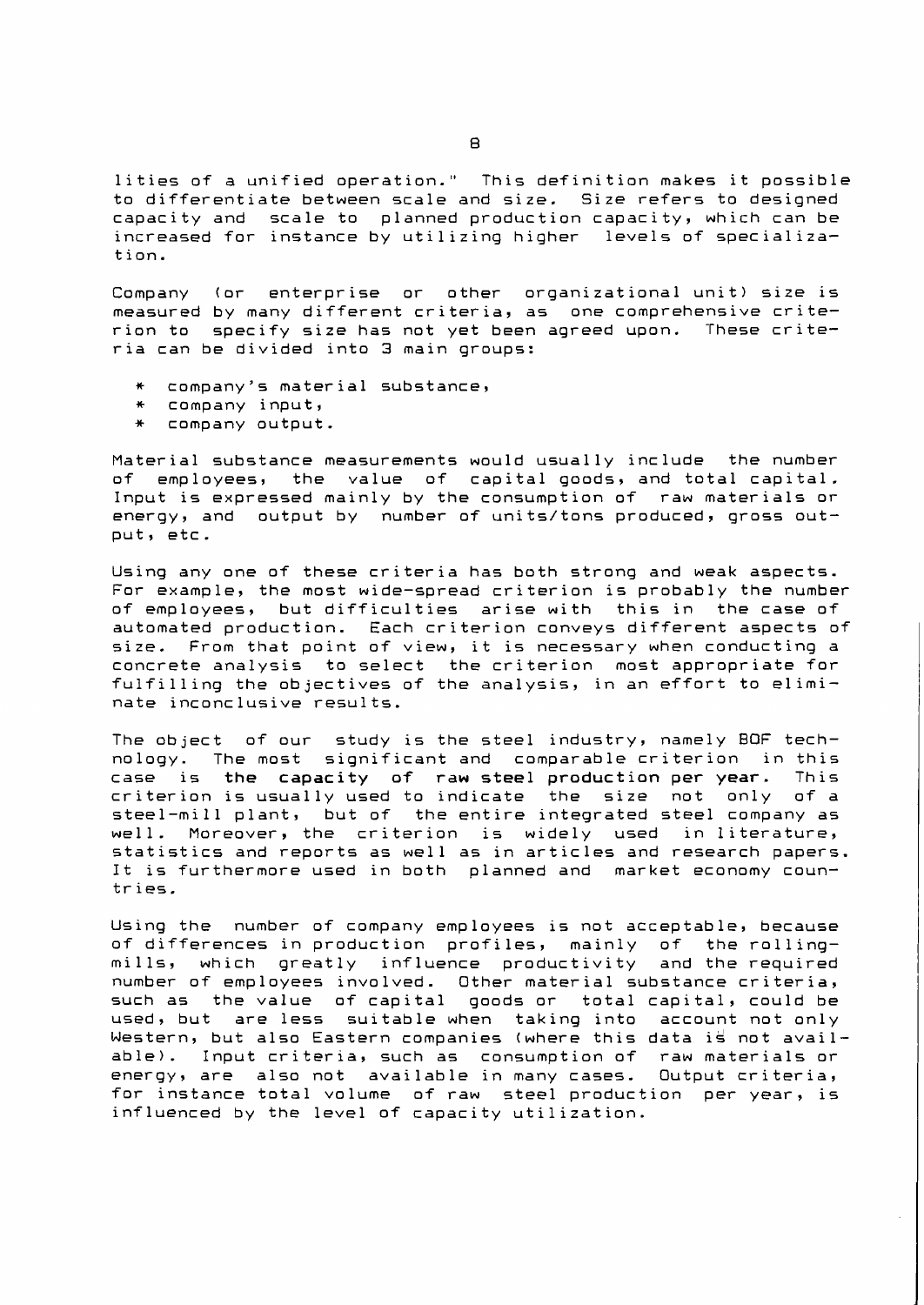The second methodological issue is specifying the boundaries between groups of company size. Three groups are usually distinguished in literature, official statistics and reports as small, medium and large companies.<sup>e</sup> Authors, however, use different boundaries for the three groups. These boundaries depend on the object of the study under question: an entire industry, different branches of industry, or other branches of national economies (agriculture, transport, service, etc.). For instance, Nyström & Edvardsson use the following boundaries for the farm machinery industry: small up to 9, medium between 10-50, and large over 50 employees. Hungarian industrial statistics use up to 1500 employees for small, from 1501 to 4000 for medium, and over 4000 for large.

Statistics covering the steel industry usually use the following divisions: up to 500,000 tons of raw steel capacity per year for small companies, 500,000 to 1,500,000 tons for medium, and over 1,500,000 tons for large. This division is also used in literature.<sup>9</sup> If we examine this more deeply, we must state that so far these boundaries have been established most subjectively and are<br>hardly suitable for a detailed analysis. Our idea is to create for a detailed analysis. Our idea is to create more natural and homogeneous groups by means of suitable mathematical methods, in order to derive more statistically significant results. Figure 1 shows us the example of Swedish steel companies divided by the customary boundaries. At once, it is clearly visible that these boundaries do not create any natural, homogeneous groups.



#### SWEDEN - SIZE OF STEEL COMPANY - CRUDE STEEL OUTPUT

 $9$ Nyström/Edvardsson (1978), Nabseth/Ray (1974), Tragsdorf (1985), Smrcka (1985), Remes (1984).

ryNabseth & Ray, 1974.

 $\Rightarrow$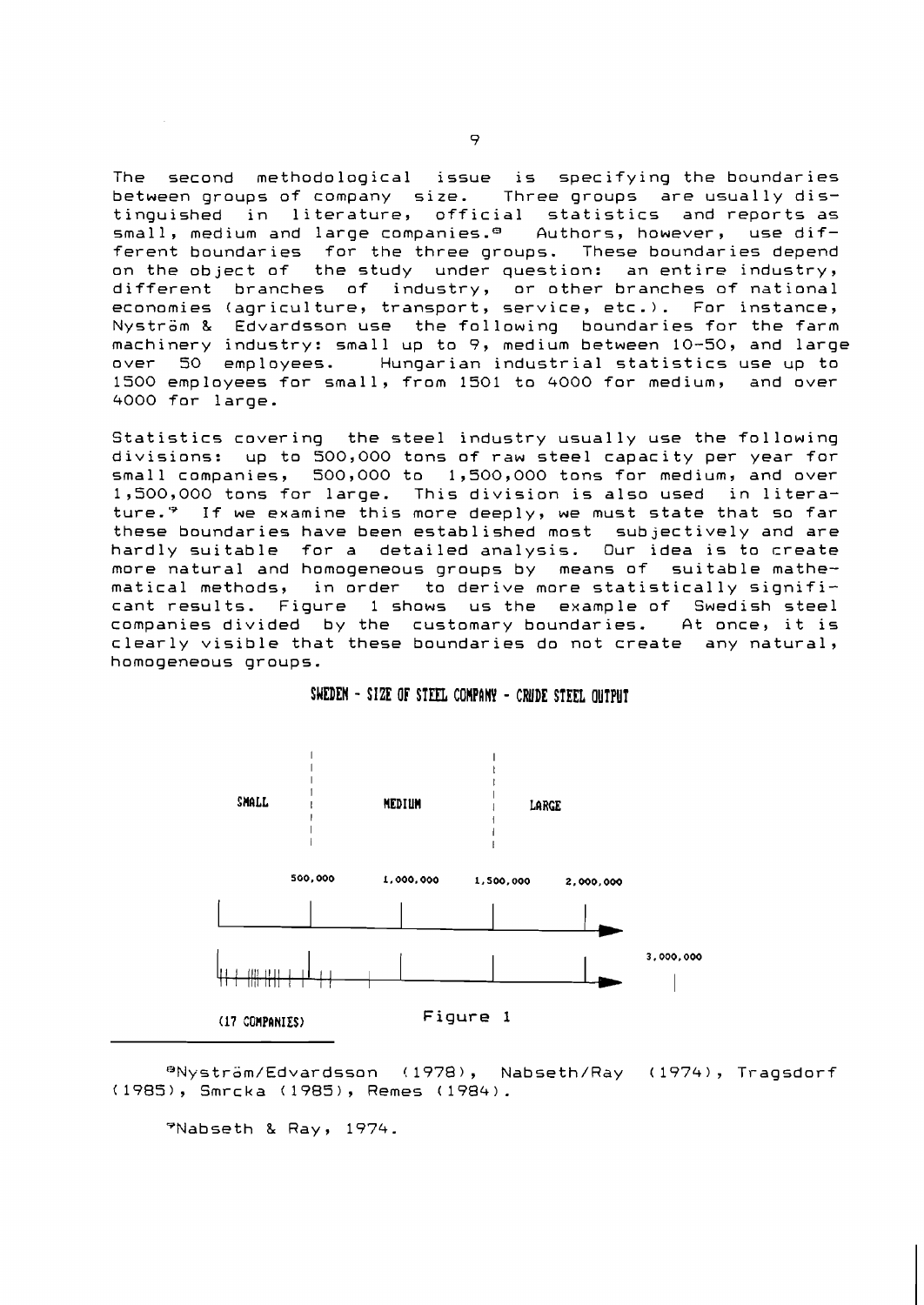In our case, we used a new method for clustering points located on the line of real numbers, combining cluster analysis and histogram as developed by S. Miyamoto (see Attachment 1). The method was not fully applied; it served only as a scientific framework for specifying the boundaries.

After clustering the companies into more homogeneous groups, we come to the very difficult methodological problem of how to distinguish the more innovative companies from the others. We are aware of the difficulties this task presents, but it is possible, however, to formulate the hypothesis that the more innovative companies are those who adopted a new technology or product in the early period following its first adoption globally. The next methodological question arises immediately: how to specify the "early period following its first adoption globally."

To answer this question, we start from the premise that specifying such a period is possible by means of the theory of the technological life cycle. This particular theory has been developed mainly by Rbernathy and Utterback (1975). Empirical evidence demonstrate that product and process technologies show a rather predictable pattern of dynamic behavior.<sup>10</sup>

The typical S-shaped function is designed usually by means of the degree of penetration of technology as measured by market share, percentage of adoption, etc., expressed usually by annual capacity or output. We suggest designing the S-shaped curve by means of the share of the BOF early adopters to the total number of integrated steel companies in the world. This is because we want to recognize the early adopters, the firms which adopted BOF during the early (i.e. take-off) phase of the technological life cycle. We try to eliminate the cases when these same firms adopted BOF later on at other plants.

For calculation, we used the simple Fisher and Pry model:  $11$ 

Equation 1.

 $f(t) = c + bt$  $ln$ 

The curve is symmetrical,  $b(t) = b = constant$ , and point of inflection  $f*(t) = 0.5$ ;  $f(t)$  is the share of the early adopters of BOF to the total number of inegrated steel companies worldwide and c, b are the parameters defining the S-shape.

1°Ford/Ryan (1982), Pappas (1984), DeBresson & Lampel (1985).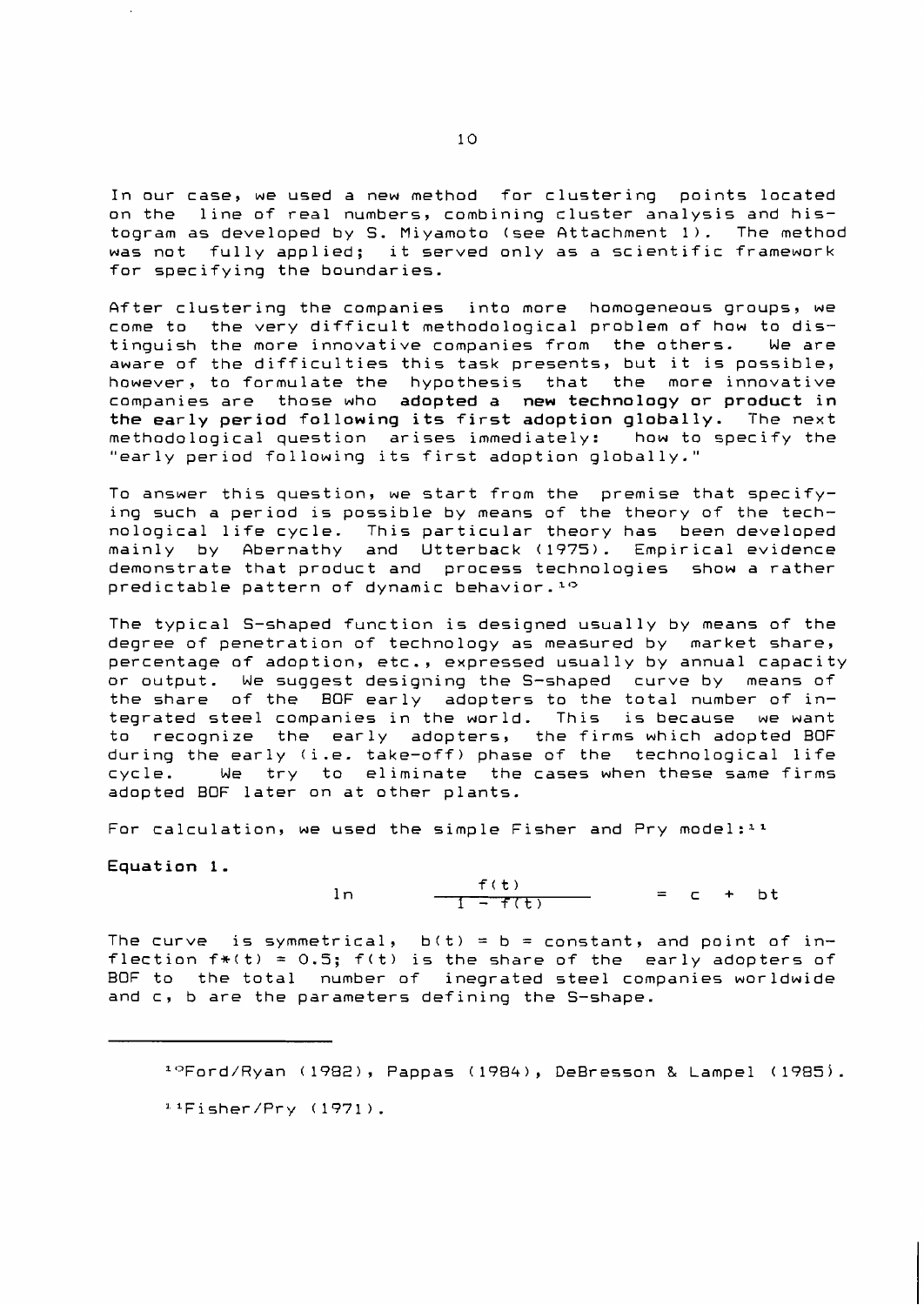So far, we have not developed a exact method to help us define the boundaries between the consecutive phases of the technological life cycle. The literature regarding this particular problem is not very helpful.<sup>12</sup> The only possibility at the moment is to The only possibility at the moment is to specify the boundaries from some technological and economic in-<br>dicators. The take-off phase measures the period during which The take-off phase measures the period during which the early adopters started to produce steel using BOF technology.

The last, but perhaps the most important, issue is to what extent do we require a data base to resolve the issues. We must take into account not only our specific task, but also the availability<br>of data. Because the steel industry is well documented in statis-Because the steel industry is well documented in statistics and literature, we have decided to gather information from many countries around the world, bearing in mind that not all<br>steel companies can adopt BOF. BOF technology can be adopted steel companies can adopt BOF. only by companies with certain technological prerequisites. This implies that we must restrict our attention to integrated steel plants (i.e., those with blast furnaces, steel mills, and rolling mills), and moreover exclude those integrated steel plants producing only special grades of steel. In these instances, only electric furnaces, not open hearth or BOF, would be preferred.

The next question to arise is what year to take as a basis for the analysis of quantitative data. We suggested taking the year of BOF's first commercial adoption as the basis for our analysis.

To analyze the relationship between the age of a company and its innovativeness, it is not logical to use the same access (cluster analysis combined with histogram), because age is not dependent on a clustering of companies by age. Age must be taken as an<br>independent factor. The only possibility is to divide time into The only possibility is to divide time into regular periods and compare company results during these periods.

#### **4. FINDINGS**

The first commercial adoption of BOF technology was in 1952, when the first convertor came into operation at Voest, in Austria. From that point on, other steel companies had to include the option of adopting BOF into their strategic planning.

The main source for our data base is Cordero's survey of Iron and Steel Works of the World for 1952. This book includes all major producers of iron, raw steel and rolled steel products as well as many other producers of re-rollers, tubes, iron powder, etc. Hundreds of companies were analyzed from this book in order to sel'ect the integrated steel companies, excluding those concentrating their production exclusively on special grades of steel.

 $1<sup>2</sup>$ There are only a few hints on this topic in Ford & Ryan (1982), Cleland & King (1983), and Meffert (1980).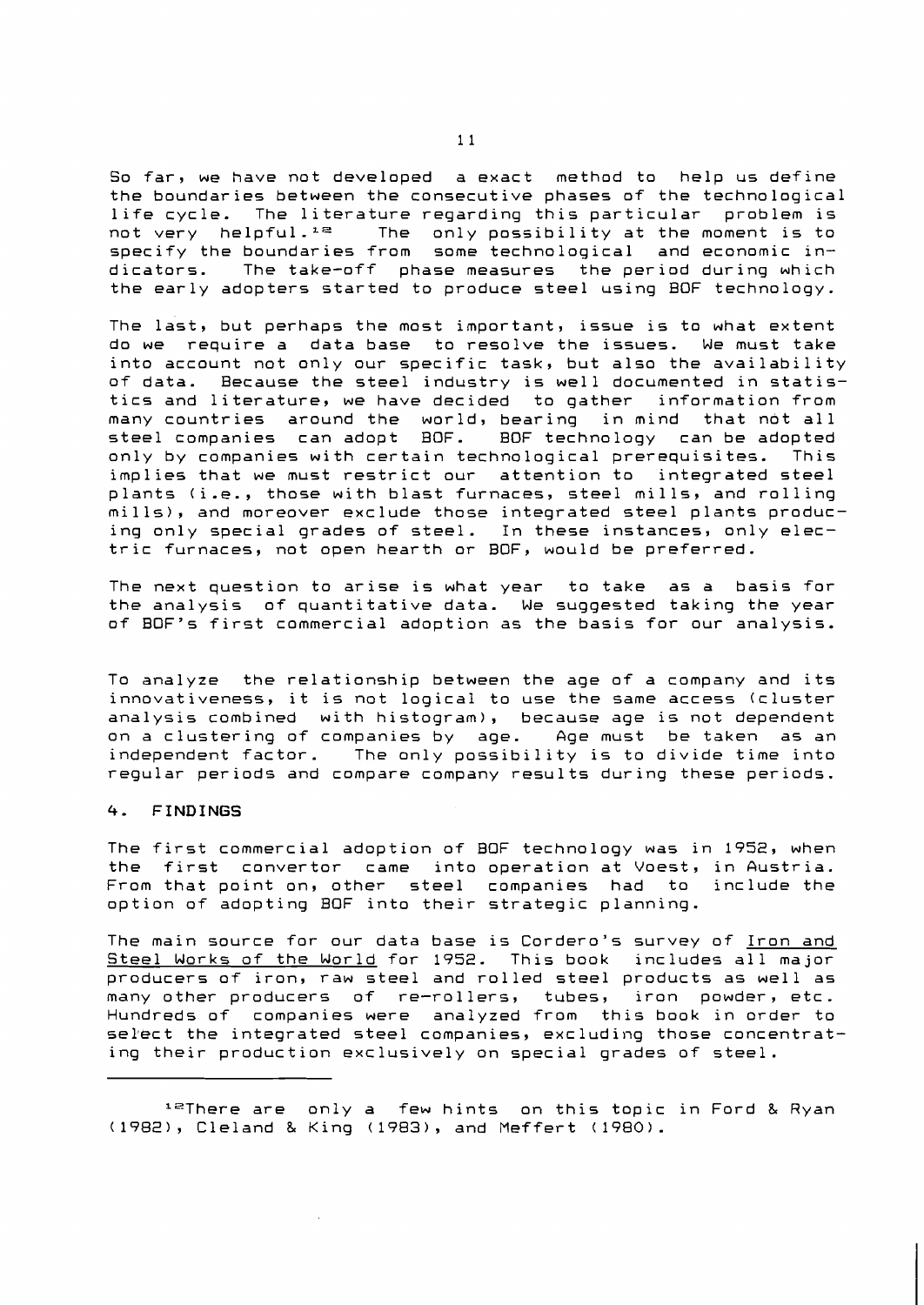The list of 74 companies (see Attachment 2) does not include all integrated steel companies worldwide, not only because of the traditional secrecy of the planned economy countries, but also because of secrecy policies in such countries as the United Kingdom, and others, for which data was not available. By our estimation, about 100-120 integrated companies existed in the world in 1952, so our sample contains more than 60% of the total.

**We** shall start our analysis using the standard classification of company size, i.e. up to 500,000 tons raw steel capacity per year for small; 500,000 to 1,500,000 for medium; and over 1,500,000<br>for large. Using these standard classifications, we obtain a Using these standard classifications, we obtain a division of integrated companies into groups shown in Table 1.

Table 1

|            | Small <sub>1</sub> | Medium | Large | Total |
|------------|--------------------|--------|-------|-------|
| Number     | 26                 | 31     |       | 74    |
| Percentage | 35                 | 42     | 23    | 100   |

The main sources for identifying the early adopters were Lynn (1982) and Stone (1966). The number of new firms adopting BOF worldwide by year from 1952-1970 is portrayed in Figure 2.

#### **NUMBER OF NEW FIRMS WORLDWIDE ADOPTING THE BOF BY YEAR,**  <sup>1952</sup>- 1970

| <b>YEAR</b> | NUMBER OF<br><b>FIRMS</b> | <b>CUMULATIVE</b><br><b>NUMBER</b> | <b>YEAR</b> | NUMBER OF<br>FIRMS | <b>CUMULATIVE</b><br><b>NUMBER</b> |
|-------------|---------------------------|------------------------------------|-------------|--------------------|------------------------------------|
|             |                           |                                    | 1961        | Э                  | 21                                 |
| 1952        | 1                         |                                    | 1962        | 8                  | 29                                 |
| 1953        |                           | 2                                  | 1963        | 9                  | 38                                 |
| 1954        | 5                         | 4                                  | 1964        | 13                 | 51                                 |
| 1955        | ٥                         | 4                                  | 1965        | 6                  | 57                                 |
| 1956        | $\circ$                   | 4                                  | 1966        | 10                 | 67                                 |
| 1957        | 5                         | 10                                 | 1967        | 5                  | 72                                 |
| 1958        | 5                         | 14                                 | 1968        | 7                  | 79                                 |
| 1959        |                           | 15                                 | 1969        | 2                  | 81                                 |
| 1960        | Э                         | 18                                 | 1970        | З                  | 84                                 |
|             |                           |                                    |             |                    |                                    |

Source: L. Lynn (1982); J. K. Stone, (1966)

Figure 2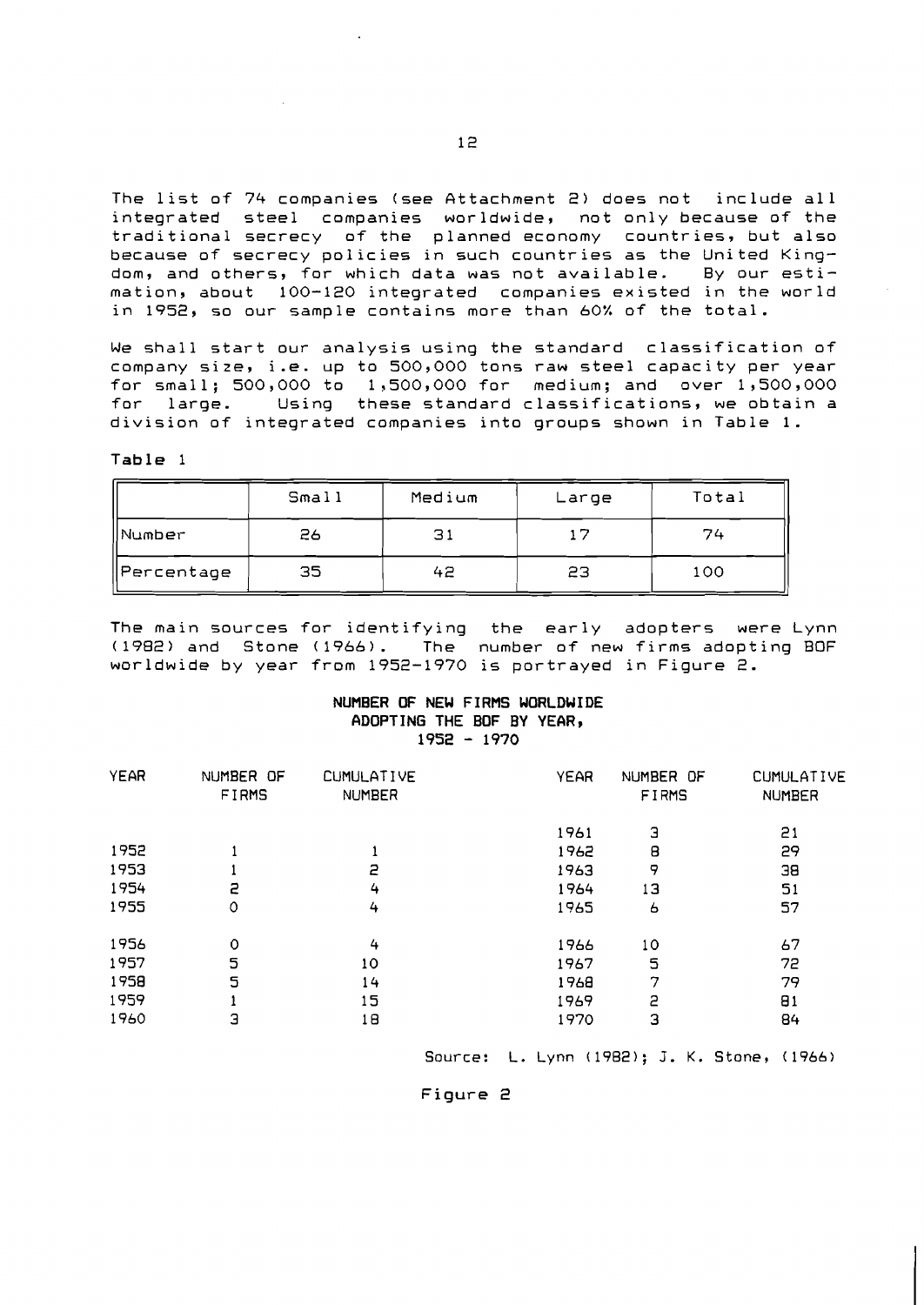From that data base, the life cycle curve was created by means of the cumulative number of firms adopting BOF every year.

The estimated result of Equation 1 is as follows:

$$
\ln \frac{f(t)}{1 - f(t)} = .321 * (year - 1952) - 4.22
$$
  
(32.7)  

$$
R^2 = .984 \qquad \qquad \overline{R}^2 = .983
$$
  
D.W. = 1.06

where the values in the parenthesis are t-values.

Figure 3 shows the typical S-curve as a result of that sample, and Table 2 contains the actual value of the share of the early adopters to the total number of integrated firms and estimated value of that share.



Figure 3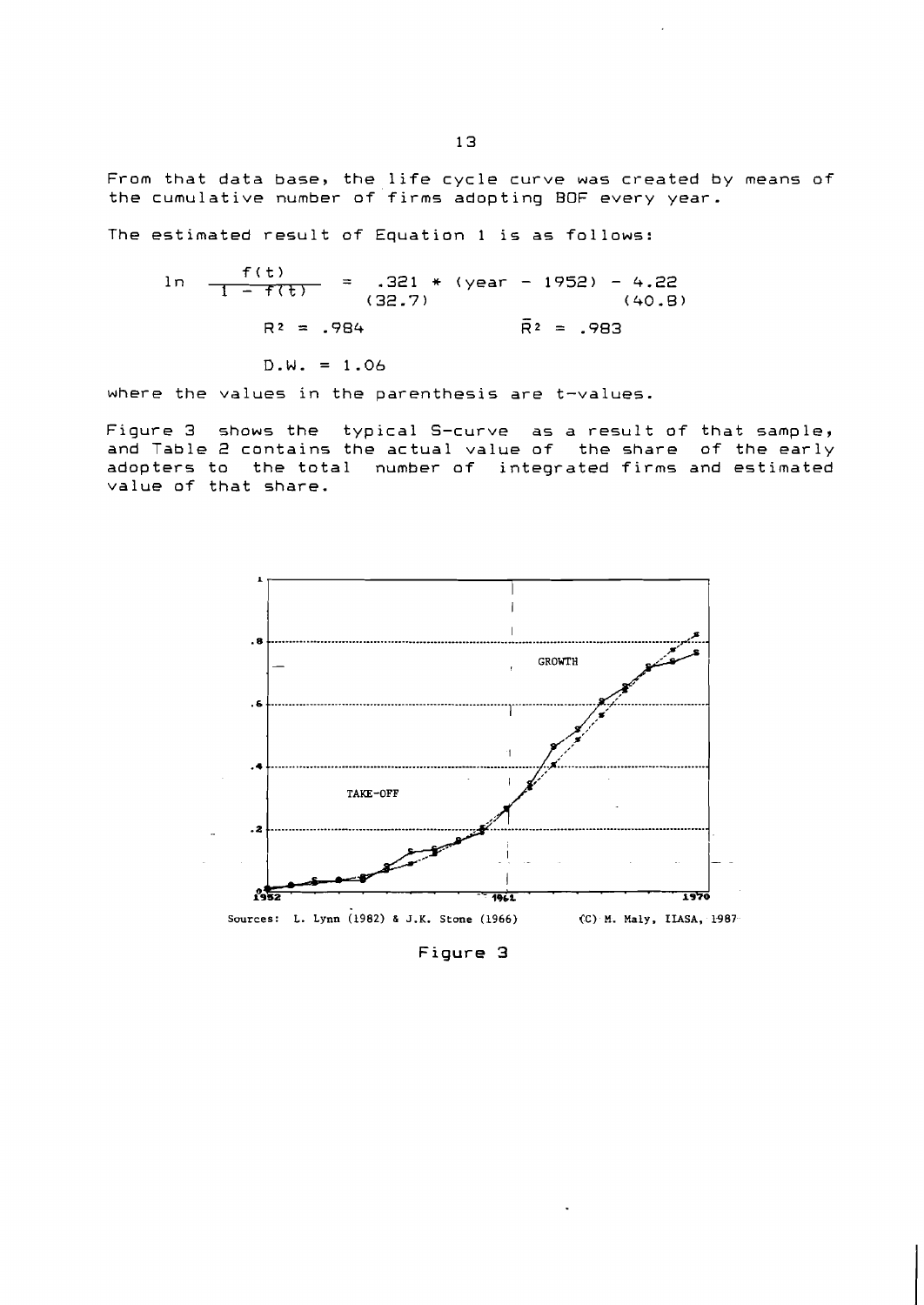#### **Table** 2

| <b>YEAR</b> | $\bullet$ OF<br><b>EARLY</b><br><b>ADOPTERS</b> | よくもう                                                                                       | <b>ESTIMATED</b><br>イくも) | <b>TOTAL</b><br>INTEGRATED<br><b>FIRMS</b> |  |
|-------------|-------------------------------------------------|--------------------------------------------------------------------------------------------|--------------------------|--------------------------------------------|--|
|             |                                                 | 2日出岸马不定学堂堂三日举马走流导的马至三式的三字条路前调查会画室三字条路台或汉皇三                                                 |                          |                                            |  |
| 1952        | 1                                               | 0.00909091                                                                                 | 0.01451460               | 110                                        |  |
| 1953        | 2                                               | 0.01813180                                                                                 | 0.01989370               | 110                                        |  |
| 1954        | 4                                               | 0.03636360                                                                                 | 0.02721140               | 110                                        |  |
| 1955        | 4                                               | 0.03636360                                                                                 | 0.03711880               | 110                                        |  |
| 1956        | 4                                               | 0.03636360                                                                                 | 0.05044640               | 110                                        |  |
| 1957        | 9                                               | 0.08181820                                                                                 | 0.06822030               | 110                                        |  |
| 1956        | 14                                              | 0.127273                                                                                   | 0.091652                 | 110                                        |  |
| 1959        | 15                                              | 0.136364                                                                                   | 0.122208                 | 110                                        |  |
| 1960        | 18                                              | 0.163636                                                                                   | 0.160815                 | 110                                        |  |
| 1961        | 21                                              | 0.190909                                                                                   | 0.208919                 | 110                                        |  |
| 1962        | 29                                              | 0.263636                                                                                   | 0.266838                 | 110                                        |  |
| 1963        | 38                                              | 0.345455                                                                                   | 0.334033                 | 110                                        |  |
| 1964        | 51                                              | 0.463636                                                                                   | 0.408716                 | 110                                        |  |
| 1965        | 57                                              | 0.518182                                                                                   | 0.487865                 | 110                                        |  |
| 1966        | 67                                              | 0.609091                                                                                   | 0.567627                 | 110                                        |  |
| 1967        | 72                                              | 0.654545                                                                                   | 0.644031                 | 110                                        |  |
| 1968        | 79                                              | 0.718182                                                                                   | 0.713742                 | 110                                        |  |
| 1969        | 81                                              | 0.736364                                                                                   | 0.774579                 | 110                                        |  |
| 1970        | 84                                              | 0.763636                                                                                   | 0.825646                 | 110                                        |  |
|             |                                                 | 1 대위생의 화선 선생 한 학교 중 보고 있어요 등 등 보고 선택 지지 않은 부회의 중국 지지를 지도 고등 특징 등 이 등의 부정 보고 있는 후 등 프로 부정하여 |                          |                                            |  |

The take-off phase (containing the early adopters) starts in 1952 with the first commercial adoption of BOF and finishes in 1962 as specified from certain technological and economic indicators. Such a specification is supported by technological and economic indicators from literature. Meyer and Herregat (1974) came to the conclusion that by 1961 or 1962 all purely technological problems in adopting BOF had been solved and that all countries and firms were facing a homogeneous technology. Tchijov (1987) concluded that the boundary between the take-off phase and growth phase of different technological life cycles in the case of steel production might be defined as 9-10% of total production. BOF technology reached this ratio in 1962-1963 (Rösch, 1979). During that period (1952-1962), 29 firms adopted BOF.

Figure 4 contains a list of the early adopters of BOF.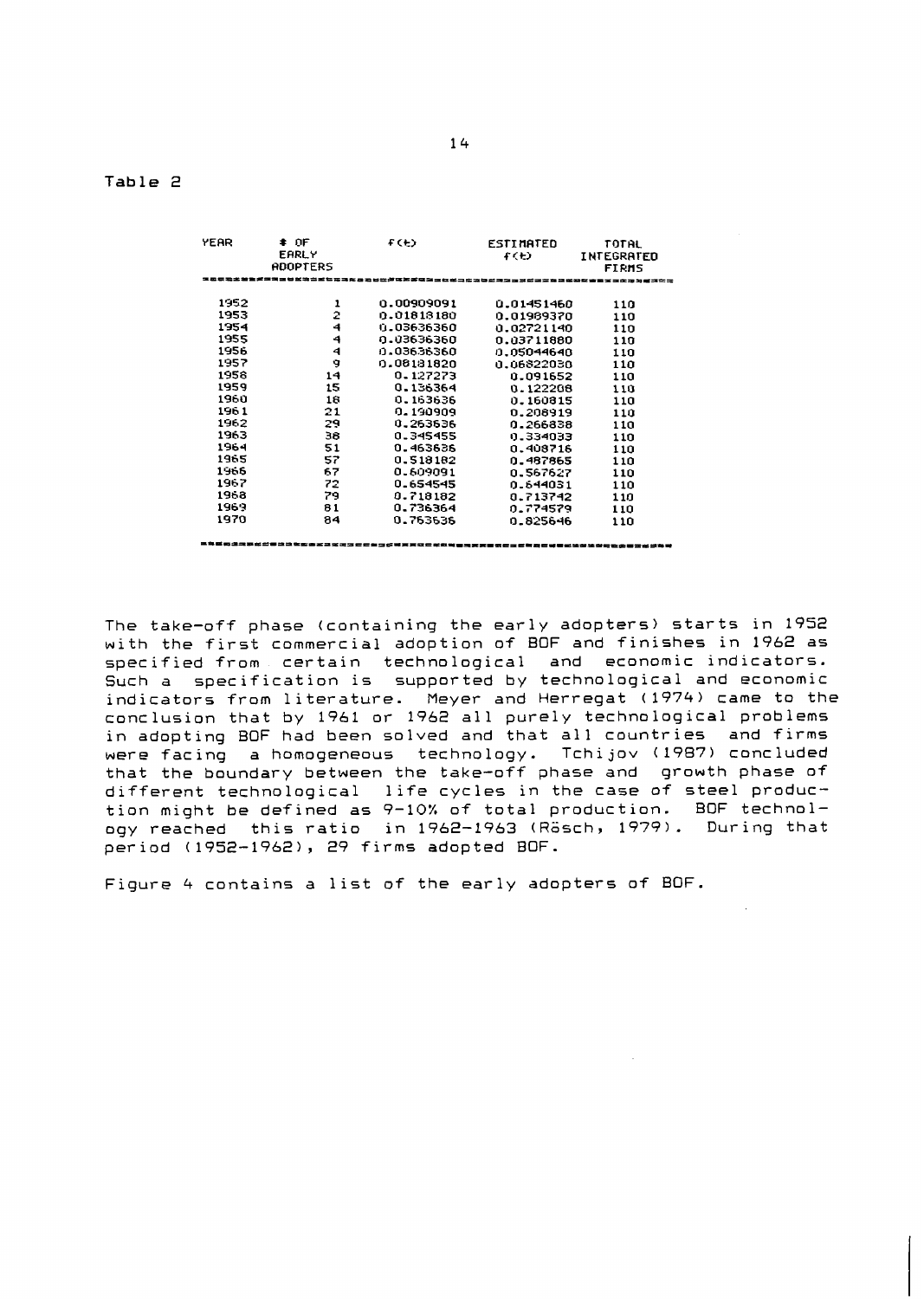#### FIRMS ADOPTING THE BOF, <sup>1952</sup>- <sup>1962</sup>

| FIRM         | <b>COUNTRY</b> | DATE   | FIRM           | <b>COUNTRY</b> | DATE   |
|--------------|----------------|--------|----------------|----------------|--------|
| Voest        | Austria        | 11/52  | Hindustani     | India          | 1/60   |
| Alpine       | Austria        | 5/53   | Amagasaki      | Japan          | 8/60   |
| Dofasco      | Canada         | 10/54  | Fuji           | Japan          | 10/60  |
| McLouth      | U.S.           | 12/54  | Sumitomo       | Japan          | 5/61   |
| Yawata       | Japan          | 9/57   | C.F.B. I.      | U.S.           | 7/61   |
| Bochumer     | W. Germany     | 9/57   | S.A.R.L.       | Portugal       | $-161$ |
| Belgo Mineir | Brazil         | 10/57  | Kobe           | Japan          | 11/61  |
| J&L.         | U.S.           | 11/57  | Kawasaki       | Japan          | 4/62   |
| Petrovski    | U.S.S.R.       | $-157$ | ATH.           | W. Germany     | 6/62   |
| Koninklijke  | Netherlands    | 1/58   | Norsk          | Norway         | $-162$ |
| Nippon Kokan | Japan          | 1/58   | USINOR         | France         | $-162$ |
| Algoma       | Canada         | 11/58  | Richard Thomas | U.K.           | $-762$ |
| Kaiser       | U.S.           | 12/58  | National       | U.S.           | 9/62   |
| Krivoh Rog   | U.S.S.R.       | $-758$ | Broken Hill    | Australia      | 12/62  |
| Acme         | U.S.           | 1/59   |                |                |        |

Source: L. Lynn (1982); J. K. Stone (1966)

#### **Figure 4**

Using the standard classifications, we can divide the early adopters into groups as well. The only difficulty is that data on the size of all early adopters are not available. For that reason, we were able to consider only 20 companies (69%). The division of these companies is depicted in Table 3.

#### Table 3

|            | Small | Medium | Large | Total |
|------------|-------|--------|-------|-------|
| Number     |       |        |       | 20    |
| Percentage | 35    | 35     | 30    | 100   |

When we compare the results from Tables 1 and 3, we can state that the division into small, medium, and large companies is almost the same. In the group of small companies the percentage (35%) is exactly the same, in the medium group slightly lower (35 versus 42%), and in the large group, on the contrary, slightly higher (30 versus 23%). We can conclude that large companies were slightly more innovative than the medium and small companies.

Studying the process of adopting BOF, we see that at the stage of early adoption, it is very easy to distinguish two main waves. The first lasted from 1952 to 1954, during which 4 companies adopted BOF. After that, there was a 2-year pause and then the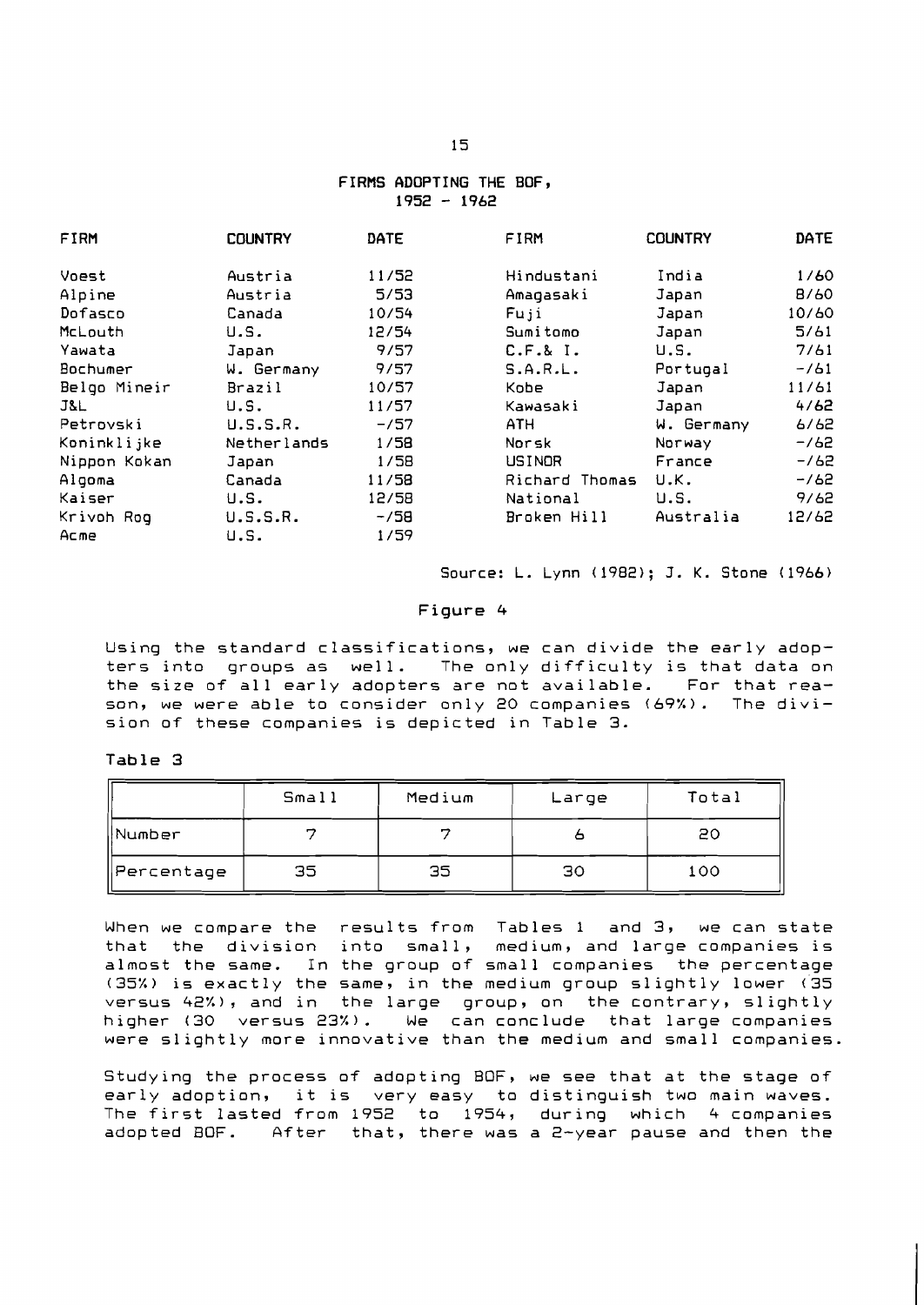second wave from 1957-1962, during which 25 companies adopted<br>this technology. The percentage of companies by size during The percentage of companies by size during these two waves is shown in Table 4.

| abı |  |
|-----|--|
|-----|--|

|                   | Small | Medium | Large   | Total |
|-------------------|-------|--------|---------|-------|
| $\#$ All E.A.     | 26    | 31     | 17      | 74    |
| ∥Percentage       | 35    | 42     | 23      | 100   |
| $\pm$<br>1st Wave | 5     | 2      | O       | 4     |
| Percentage        | 50    | 50     | $\circ$ | 100   |
| #∣<br>2nd Wave    | 5     | 5      | 6       | 16    |
| Percentage        | 31    | 31     | 38      | 100   |

From the results, we can see that the small and medium companies began adopting at the same rate (50%) in the first wave, and then<br>were followed by all three groups at almost even rates, with a were followed by all three groups at almost even rates, slight prevalence of the large companies.

In the second step of our analysis, we shall use as an alternative solution the method for clustering points located on the line of real numbers combining histogram and cluster analysis.

The computerized results depicted in Attachment 3 show us the clusters of companies by size. We have 20 clusters and from that can distinguish the differences in production capacity between them. Attachment 4, the histogram, gives us illustrative information about the density and breadth of the "valleys." Combining the results of both the cluster analysis and the histogram allows us to specify four main clusters (groups) of companies by size. Using round figures for particular zones, the boundaries of these groups are as follows:

| small:   | up to 999,999 tons            |
|----------|-------------------------------|
| medium:  | 1,000,000 to 1,999,999 tons   |
| large:   | $2,000,000$ to 5,999,999 tons |
| mammoth: | $6,000,000$ tons and over     |

We have to add that no exact mathematical method exists for specifying the boundaries, but combining the cluster analysis with the histogram creates the scientific framework for rational expert specification of the boundaries. The first main factor is the breadth of the "valleys" (histogram); the magnitude of the differences between clusters is the second important factor.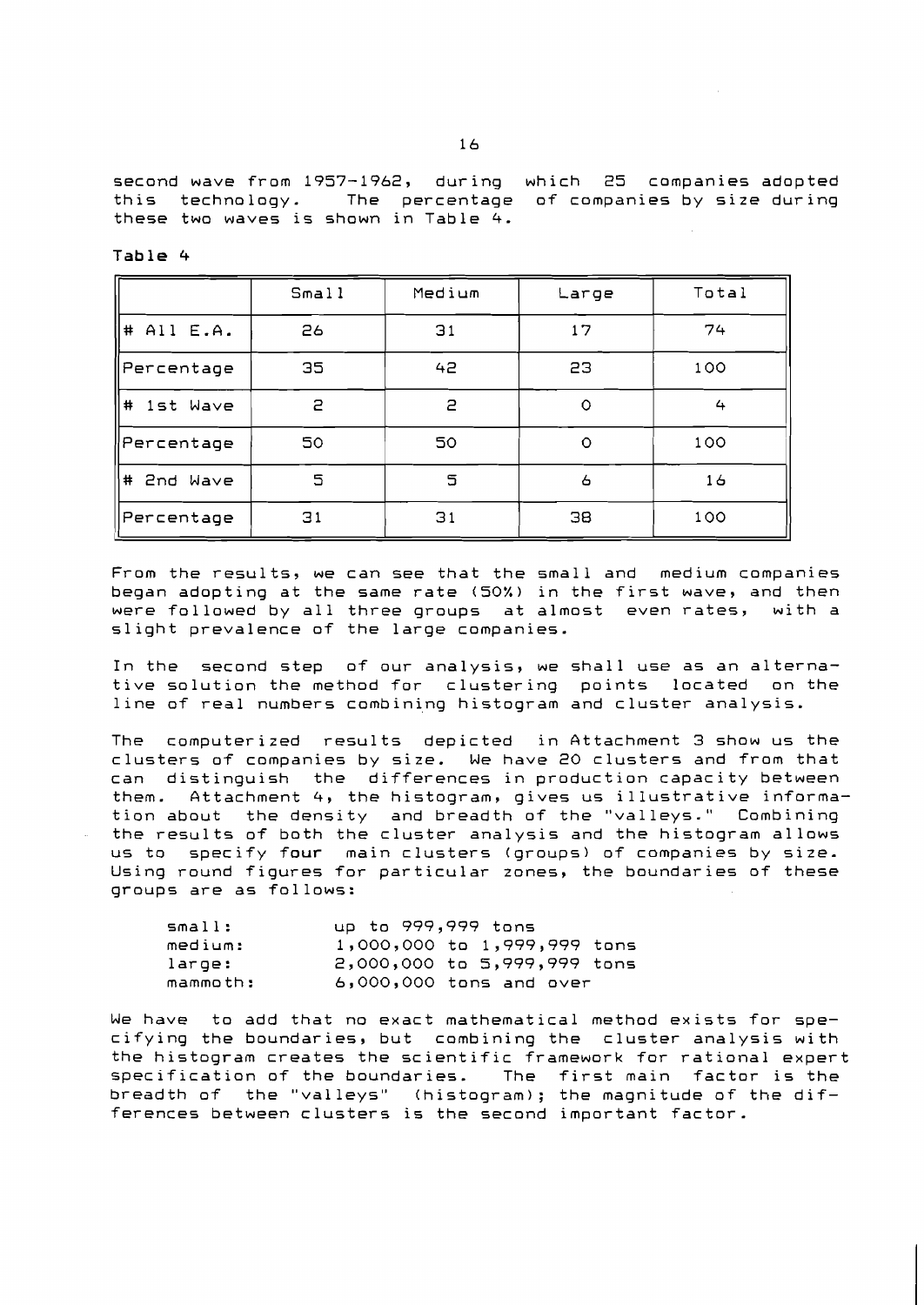The reason why the breadth is more important than the differences in production capacity stems from the results of the cluster analysis. We see that the first clusters  $(1, 2, 3)$ greatest distances (16,700; 5900; 3499) each contain only one<br>"mammoth" company. Such results are of no use to our analysis. Such results are of no use to our analysis. The distance (breadth) between the mammoth size companies and the group of large companies is so large (8,600,000 to 5,101,000 tons) that this in itself implies a homogeneous and natural grouping, without a non-practical division into groups of one isolated mammoth company each. We specified the round figure of 6,000,000 tons as the boundary betwwen mammoth and large companies.

The next largest distance (breadth) is between 2,500,000 and 3,700,000 tons (Cluster No. 4), but this distance is closer to the distances between companies from 3,700,000 and 5,100,000 tons<br>that a more natural grouping is formed by including the company that a more natural grouping is formed by<br>of 2,500,000 tons with the "large" com with the "large" company group. The third largest distance or breadth is found between 1,800,000 and<br>2,500,000 (Cluster No. 5) and the round figure 2,000,000 tons and the round figure 2,000,000 tons within that interval creates the boundary between large and medium groups.

Within the small/medium zone on the histogram, the widest valley is found between 700,000 and 1,000,000 tons. Comparing this with the cluster analysis, we use Cluster No. 13 between 900,000 and 12000,000 tons, specifying the round figure of 1,000,000 tons as the boundary between the groups of small and medium companies (medium from 1,000,000 to 1,999,999 tons and small under 1,000,000 tons).

After specifying the boundaries of the groups, we can continue as in the first step, using the standard boundary classifications. The division of the 74 companies by size and of the 20 early adopters is depicted on Table 5.

| <b>SIZE</b>           | Small           | Medium | Large | Mammoth | Total |
|-----------------------|-----------------|--------|-------|---------|-------|
| Number                | 42              | 23     | 6     | з       | 74    |
| Percentage            | 57              | 31     | 8     | 4       | 100   |
| $\#$ of E.A.          | 10 <sub>o</sub> | ¬      | З     | O       | 20    |
| $\frac{1}{2}$ of E.A. | 50              | 35     | 15    |         | 100   |

**Table 5** 

The results of Table 5 show us more distinctly that the group of large companies is almost twice as innovative as the groups of small and medium companies. On the other hand, the group of mammoth companies is completely non-innovative.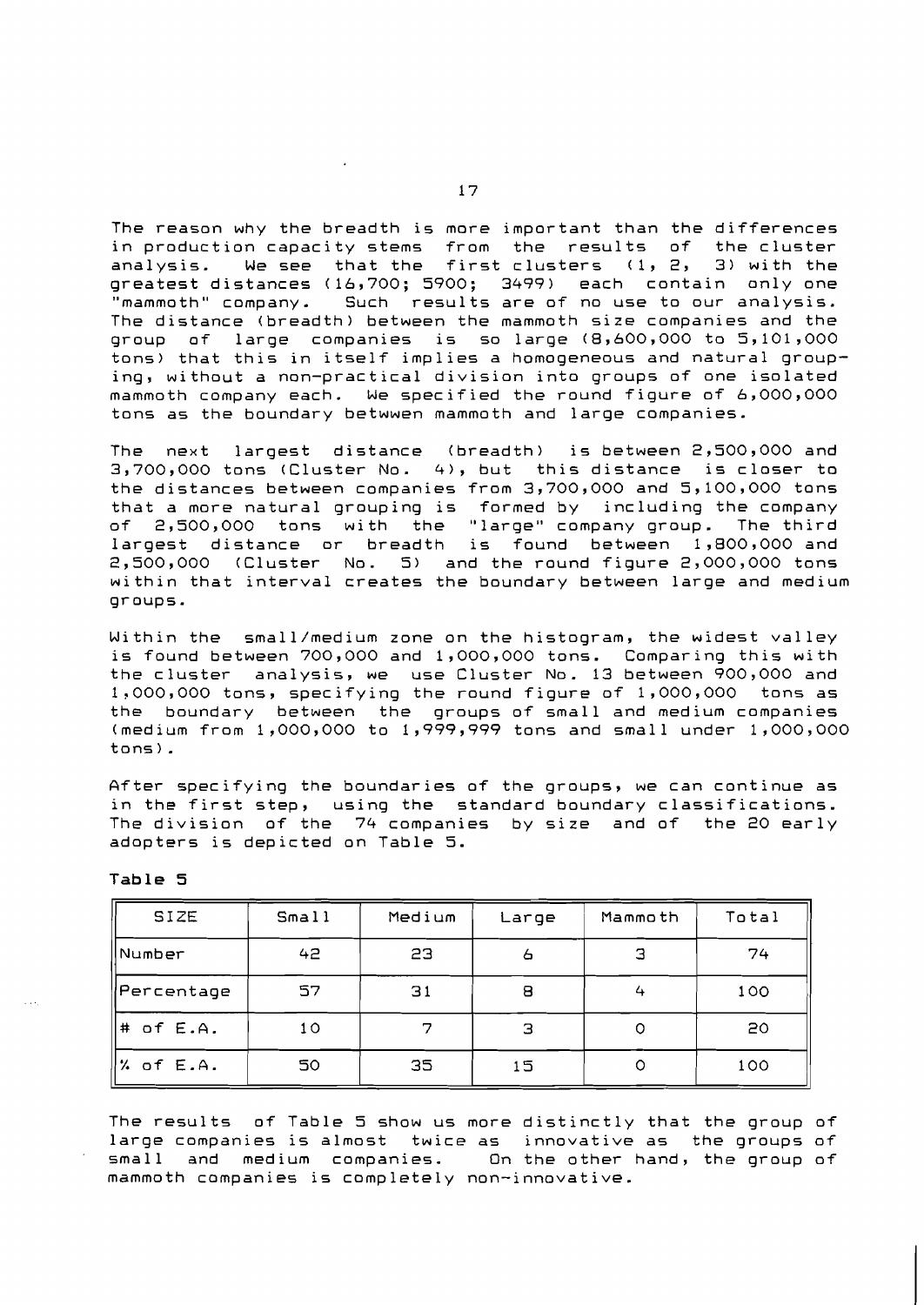Analyzing the two main waves in the period of early adoption, we obtain the results depicted in Table 6.

| <b>SIZE</b>  | Small | Medium  | Large   | Mammoth | Total |
|--------------|-------|---------|---------|---------|-------|
| A11<br>comp. | 42    | SЗ      | 6       | Э       | 74    |
| Percentage   | 57    | 31      | 8       | 4       | 100   |
| # 1st Wave   | 4     | $\circ$ | $\circ$ | $\circ$ | 4     |
| Percentage   | 100   | $\circ$ | $\circ$ | O       | 100   |
| # 2nd Wave   | 6     | 7       | з       | O       | 16    |
| Percentage   | 37    | 44      | 19      | $\circ$ | 100   |

Table 6

From the results of Table 6, we can again see more distinctly that the small companies started the adoption of BOF only later to be followed by medium and especially large companies, where the share was almost 2.5 times higher than the rate of the number of companies (19 versus 8%).

From the results of this analysis, mainly from its second step, we conclude that from a global point of view all size groups, except mammoth, took part in the early process of adopting BOF. The relatively higher share was that of the large companies, but the process began with the small companies.

Looking at the problem of innovativeness by company size from a national point of view, we can analyze the countries for which data are available, i.e. Australia, Austria, Canada, USA, FRG, Brazil, Netherlands, Norway, France, and Japan.

In Australia, only one company, Broken Hill, had the preconditions to adopt BOF and realized it. The firm is the country's largest steel company.

In Austria, we see that only two companies (Voest and Alpine) had<br>the preconditions to adopt BOF, and both did. The firms have the preconditions to adopt BOF, and both did. since merged and are Austria's largest steel entities.

In Canada, four companies would have been able to adopt BOF. Only two or 50% actually did; the smallest (Dofasco) and the largest (Algoma).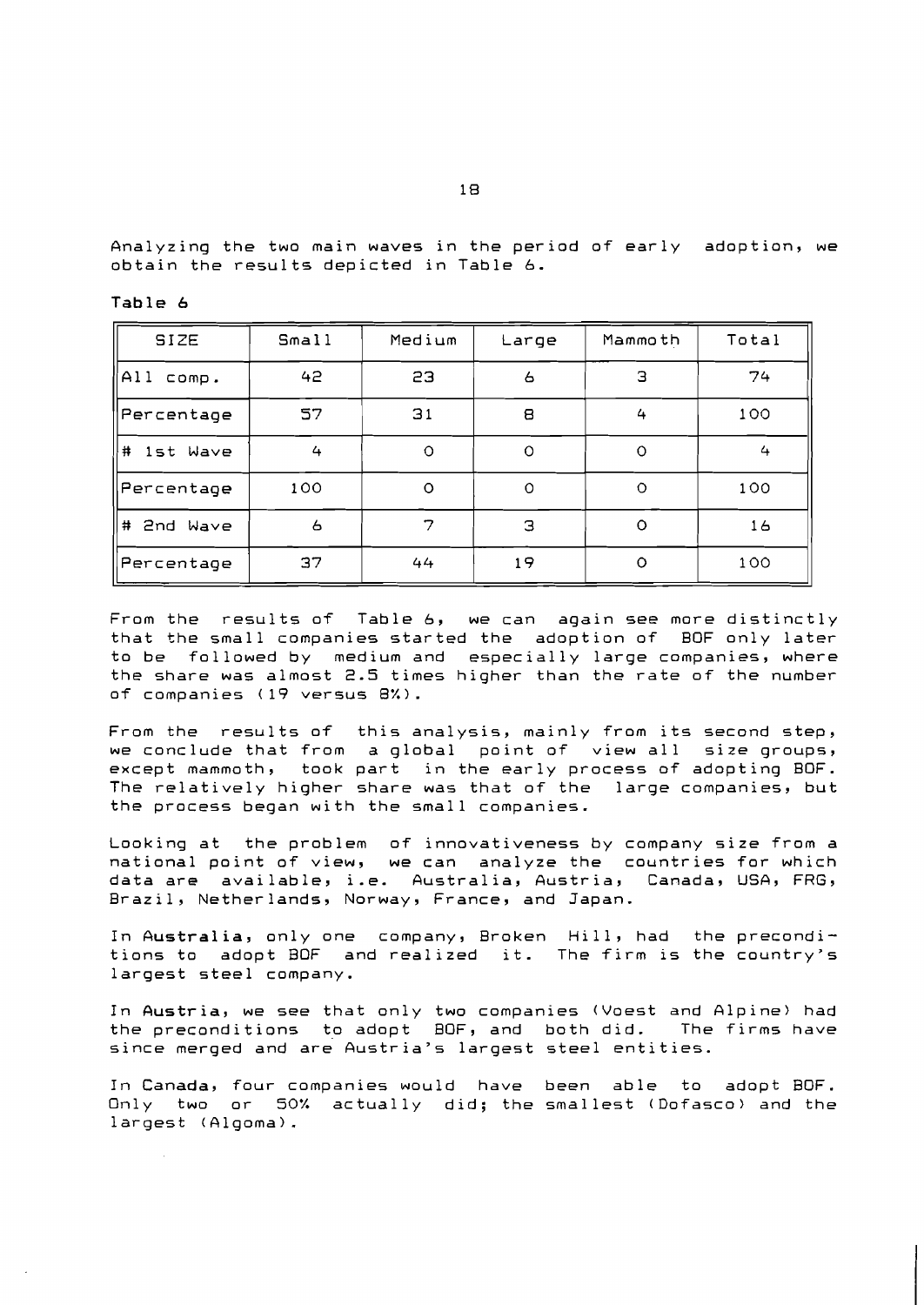In the **USA,** the situation is shown in Table 7. From a total of 20 integrated steel companies, 6 or  $30\%$ <sup>13</sup> adopted BOF early on.

Table 7

|             | Small | Medium | Large | Total |
|-------------|-------|--------|-------|-------|
| Integ.Comp. |       | o      | 10    | 20    |
| Percentage  |       | 45     | 50    | 100   |
| Early Adop. |       |        | з     | 5     |
| Percentage  | 20    | 20     | 60    | 100   |

From this table, we see that the group of small companies is the most innovative  $(5\% - 20\%)$ , followed by large companies  $(50\%$ most innovative (5% - 20%), followed by<br>60%). Only minor innovativeness is shown 60%). Only minor innovativeness is shown by the group of medium size companies  $(45% - 20%)$ .

In the Federal Republic of Germany, only one firm (A.T.H.) is considered<sup>14</sup> (about 12%). The firm is the smallest steel company in the country.

In Brazil, only two firms had the possibility of adopting BOF; one, Belgo-Mineira, or 50% did in fact. From a global point of view, the firm is small, but it is Brazil's largest steel company -

In the Netherlands, the only firm capable of adopting BOF did. Globally, it is also considered small, but it is the country's largest.

In Norway, the situation is the same. Only one firm was able to adopt BOF, it did, and is its country's largest.

In France, three firms had the capability to adopt BOF. Only one, USINOR, did (33%). It is the second largest steel company in France; from a global point of view, a medium company.

In Japan, the situation is very illustrative. Out of a total of  $5$  companies,<sup>15</sup> all belong to the group of early adopters. One company is small, two are medium, and two are large.

13Data unavailable for Acme Steel.

- 14Data unavailable from Bochumer.
- 1:3Data unavailable from Sumitomo and Amagasaki.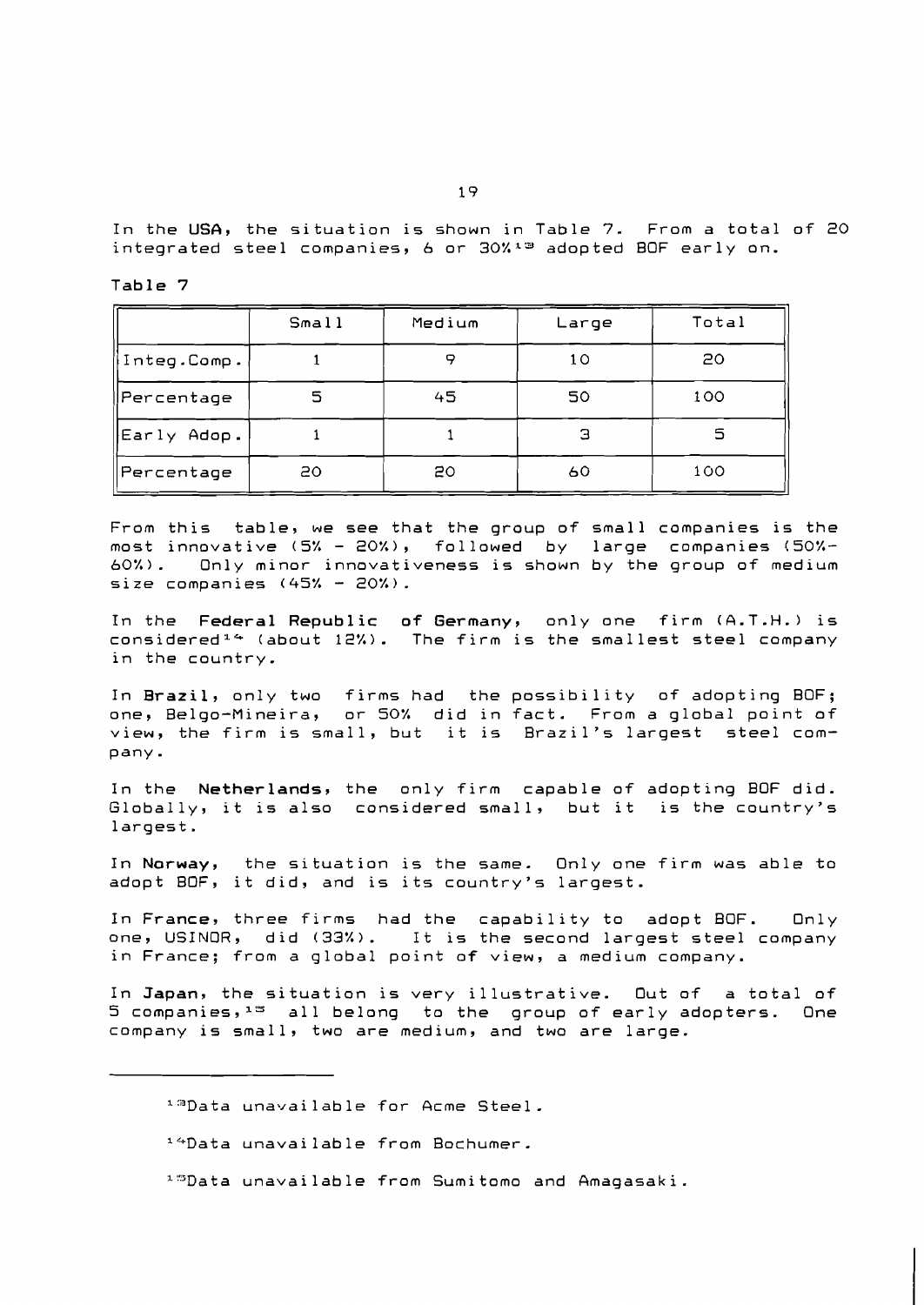From this survey of 10 countries, we can state that in most of them, the early adopters were the largest steel companies from a national point of view (Austria, Australia, Brazil, Netherlands, Norway, France [2nd largest]). In one country, Canada, the early adopters were the smallest and the largest companies; in Japan, all integrated steel companies were early adopters. The only<br>exceptions are the FRG, where the early adopter was a small company and the USA where the percentage of small companies as early adopters is the highest.

The next topic is the relationship between company age and innovativeness. From Attachment 2, we see that we do not have a great deal of data available. So the findings cannot be very sig-<br>nificant statistically, and the results are assumed only to be illustrative of the situation. From the total of 74 companies, we know the year of establishment of 27. Fifteen are early adopters of BOF, i.e. over 50%. If we divide the time from the first adoption of BOF (1952) into 10-year periods backwards and analyze the data, we obtain the results depicted on Table 8.

#### Table 8

| 3 X 주의성 그동은 자성은 온라는 그 그들은 중국 주로 사용으로 X 그 X 국가 블로그 다 먹고 그 다 그 사고 그 그 사고 그 사고 사고 다 보고 그 사고 그 사고 그 아이가 그 사고 그 그 그 사고 그 그 사고 그 그 사고 그 그 사고 그 그 사고 그 그 사고 그 그 사고 그 그 사 | 1952<br>TO 1943 | 1942<br>TO 1933 | 1932<br>TO 1923 | 1922<br>TO 1913 | 1912<br>TO 1903 | 1902<br>TO 1893 | 1892<br>ГО 1883 | 1832<br>TO 1873 | <b>TOTAL</b> |
|-------------------------------------------------------------------------------------------------------------------------------------------------------------------|-----------------|-----------------|-----------------|-----------------|-----------------|-----------------|-----------------|-----------------|--------------|
| <b>COMPANIES</b><br><b>RLL</b>                                                                                                                                    |                 |                 |                 |                 |                 |                 |                 |                 |              |
| <b>FERCENTAGE</b>                                                                                                                                                 | 18              | 15              | о               | 15              | 15              | 18              |                 |                 | 100          |
| EARLY ADOPTERS                                                                                                                                                    |                 |                 | n               |                 |                 |                 |                 |                 | 15           |
| PERCENTAGE                                                                                                                                                        | 20              | 20              | Ω               | 20              | 20              |                 | 13              |                 | 100          |

The results show that the percentage of the early adopters is slightly higher than that of all companies, and that there is no indication that young companies (1952-1943) are more innovative than older ones. The exception is the period 1893-1902. Not one of the 5 companies established during those years belongs to the group of early adopters. We have no logical explanation for this phenomenon. For the earliest period (1873-1882), the percentage of early adopters is slightly lower, but on the other hand the period contains one company (Alpine) from the "first wave."

#### $5.$ **DISCUSSION**

At the outset, it is necessary to stress that the results achieved have been acquired from a very narrow sample of one innovation in steel-making technology, albeit one of the most significant and decisive industrial events during the last 35 years. It is necessary to evaluate the outcomes, bearing this in mind. All these facts should be considered prior to drawing concrete conclusions from the results. Furthermore, the relatively narrow data base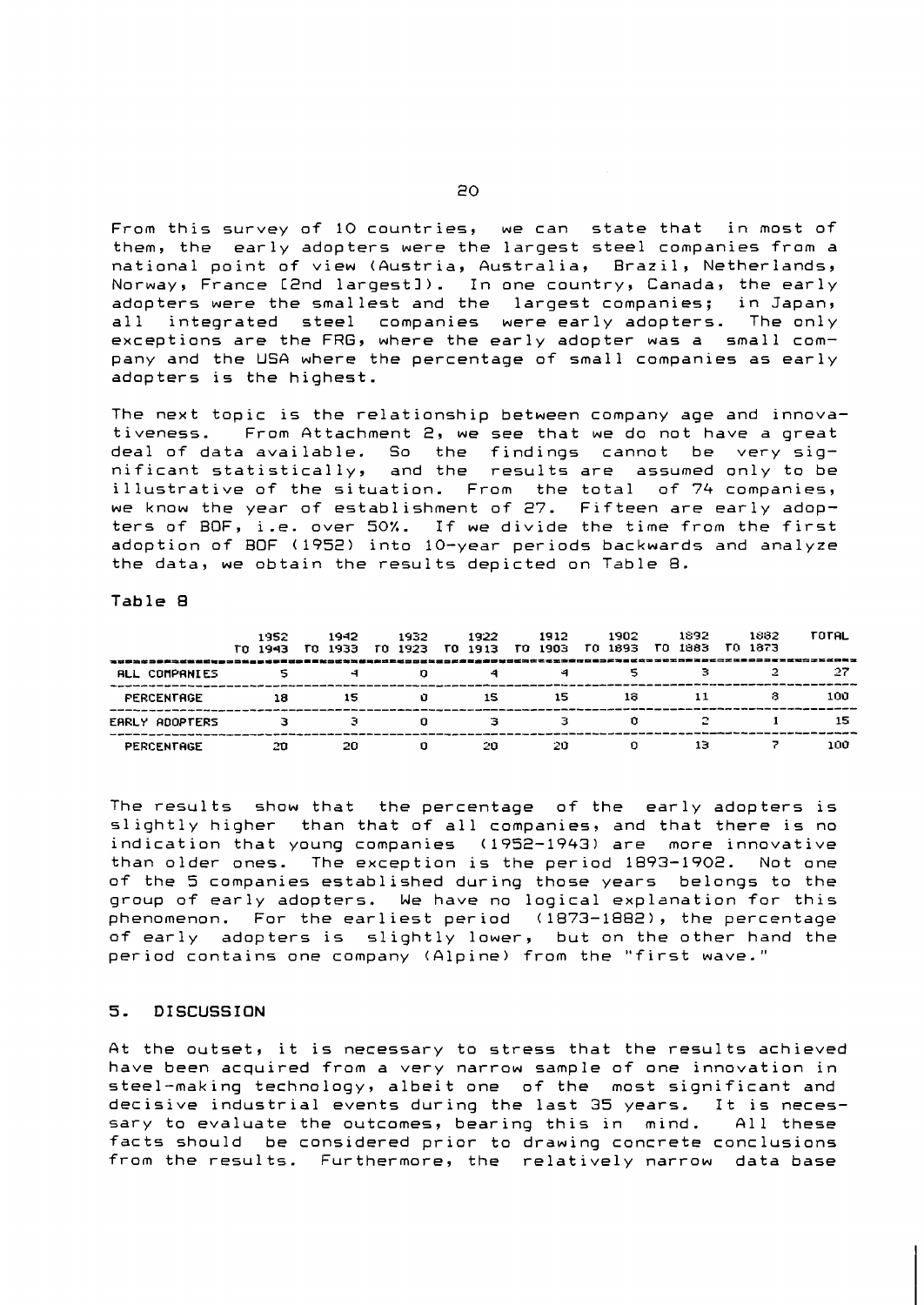also does not permit broad generalizations in formulating our conclusions.

The main aim of this study was to verify the different hypotheses regarding the relationship between company size/age and innovative activity. Our research aimed to investigate the possible concrete implications of the results on management decision-making, especially in the area of strategic management, as well. The idea was, in conjunction with the aims of the MTL activity and other recommendations, e.g. directions for further research done by Buzacott (1980), to analyze the optimal company size and age closely with regard to innovative activity.

The aim of such findings is clear. These results can pave the way for better strategic decisions, not only on the company level. To specify the role of company size could be important, for example, for governmental policy, bank intervention, as well as for a company's own investment strategy and strategic management of innovation technology. Government as well as bank policy can differentiate their support of companies using, among others, the criteria of size and age. Governmental bodies and banks can use differentiating instruments such as direct R&D funding, conditional repayment loans, cooperative research programs, pricing (in planned economies), high-risk loans, patent policies, tax deductions, standards and regulations; **education/training/re-training**  funding, and export credits in favor of those companies whose probability of innovative activity is higher.

An analysis of the results of our study, a comparison of the results of the first and second steps (Tables 3 and 4), and especially the results of the second step show most clearly that the most innovative group in the case of BOF adoption was the group of large companies, twice as high as the groups of small and medium companies. The results partially prove Wilson's theory and the conclusions of the IIASA workshop (1979) "Size and Productive The Wider Implications" in that the optimal size lies somewhere between the two outer extremes. But in our case, it is very important to recognize that the take-off phase of the technological life cycle was started by the small companies. the other hand, we also see the complete lack of early innovativeness on the part of the mammoth companies. These are the facts which must be taken into consideration in strategic decision-making.

A further fact must also be considered. The above mentioned conclusions are made up for the take-off phase of the technological life cycle. In the following phases, the situation could be (and most probably is) very different. So government, bank and company strategic policy must take into account size as a factor of time (the different phases of the technological life cycle) as well.

1 I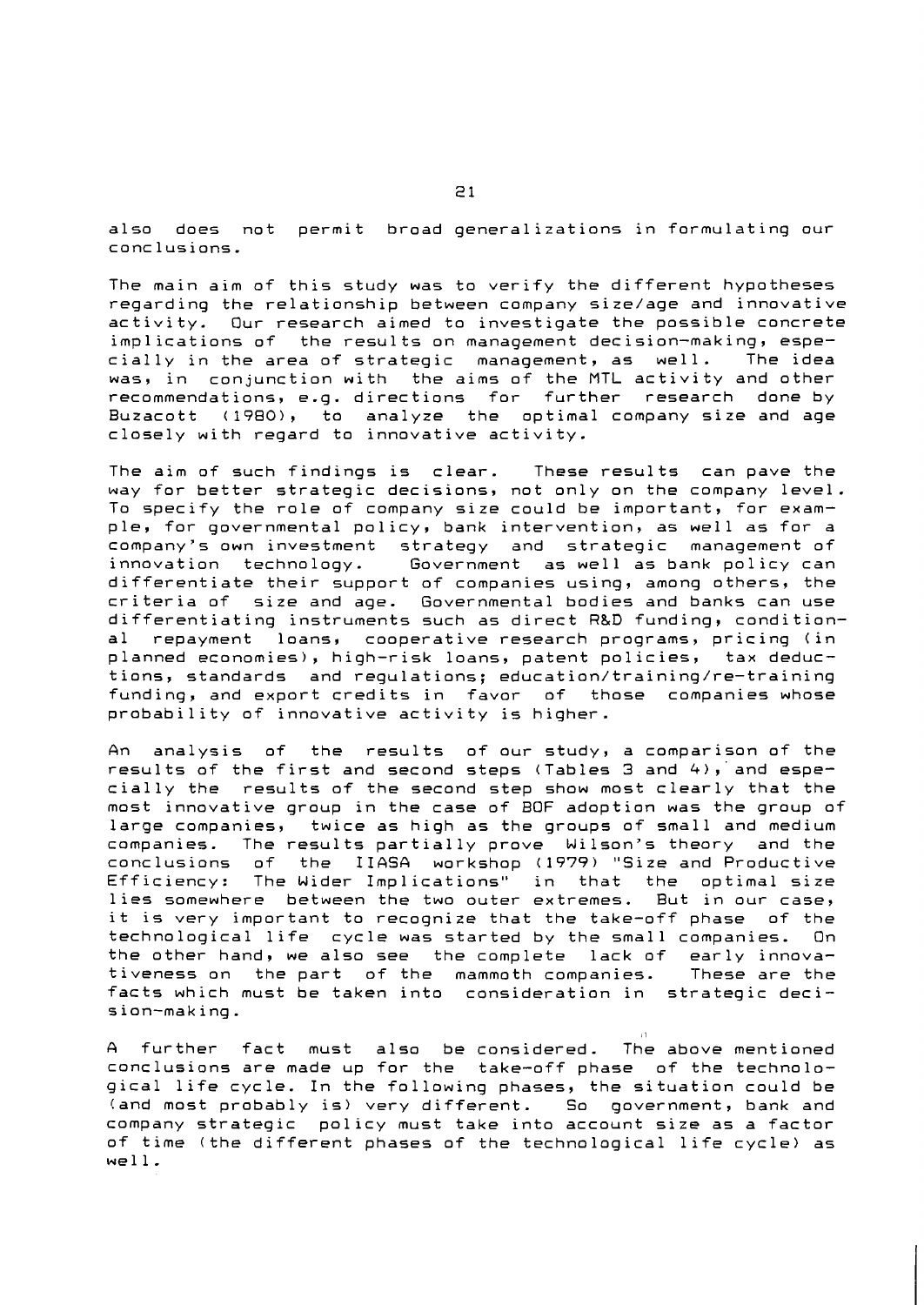Our results have not yet proven the other hypothesis (see Table 7) that young companies are more innovative than older ones. But another most important result arises from our investigation. size and age of companies is usually studied from a global point of view, but strategic policy usually functions on the company or country level (the steel industry is not a typical case of multinational companies).

The first conceptual problem is that one company may belong to the group of small firms from a global point of view, and at the same represent the largest company in its own country (Alpine in Austria, Belgo-Mineira in Brazil, etc.). More than this conceptual problem, a crucial challenge arises. Many of the small and medium size countries (Austria, Netherlands, Norway) or large countries with less developed steel industry (Australia, Brazil) had no choice as to which firm to support, because in these countries only 1 or at the most 2 companies had the capability to<br>adopt BOF. So, for this size or type of country, the results have  $^{\circ}$  So, for this size or type of country, the results have primarily a methodological significance for application in other branches of industry, where the number of companies of different sizes is higher.

Comparing size with certain other factors influencing strategic decision-making in the adoption of BOF in some of the countries described in literature or in the MTL questionnaire, we make the following statements:

In Austria, we can denote as the main factors environmental conditions and favorable technological preconditions. As an important environmental precondition, we can indicate the lack of steel on the national and world market during that period, lack of the necessary scrap supply and as technological prerequisite a nitrogen-producing plant at that company (Voest) that generated oxygen as a by-product. The introduction of BOF promised to increase output of steel production together with decreasing scrap consumption. Moreover, no additional investments for a new oxygen generating plant were necessary. Company size played a negligiable role in making this strategic decision.

In the USA, the situation concerning the adoption of BOF was very complicated and we can agree with Lynn (1982) that it raises the notion of the so-called "garbage can" model, describing decisionmaking in "organized anarchies." The decision process is seen as relatively independent problems, choice opportunities and participants. Different authors present different reasons for the adoption, or rather the late adoption, of BOF by U.S. firms.

Schenk (1974) assumes that there is a striking simularity between the diffusion of continuous casting and that of the BOF in the U.S. One of the reasons for the relatively late introduction of the BOF by large American steel plants seems to have been that it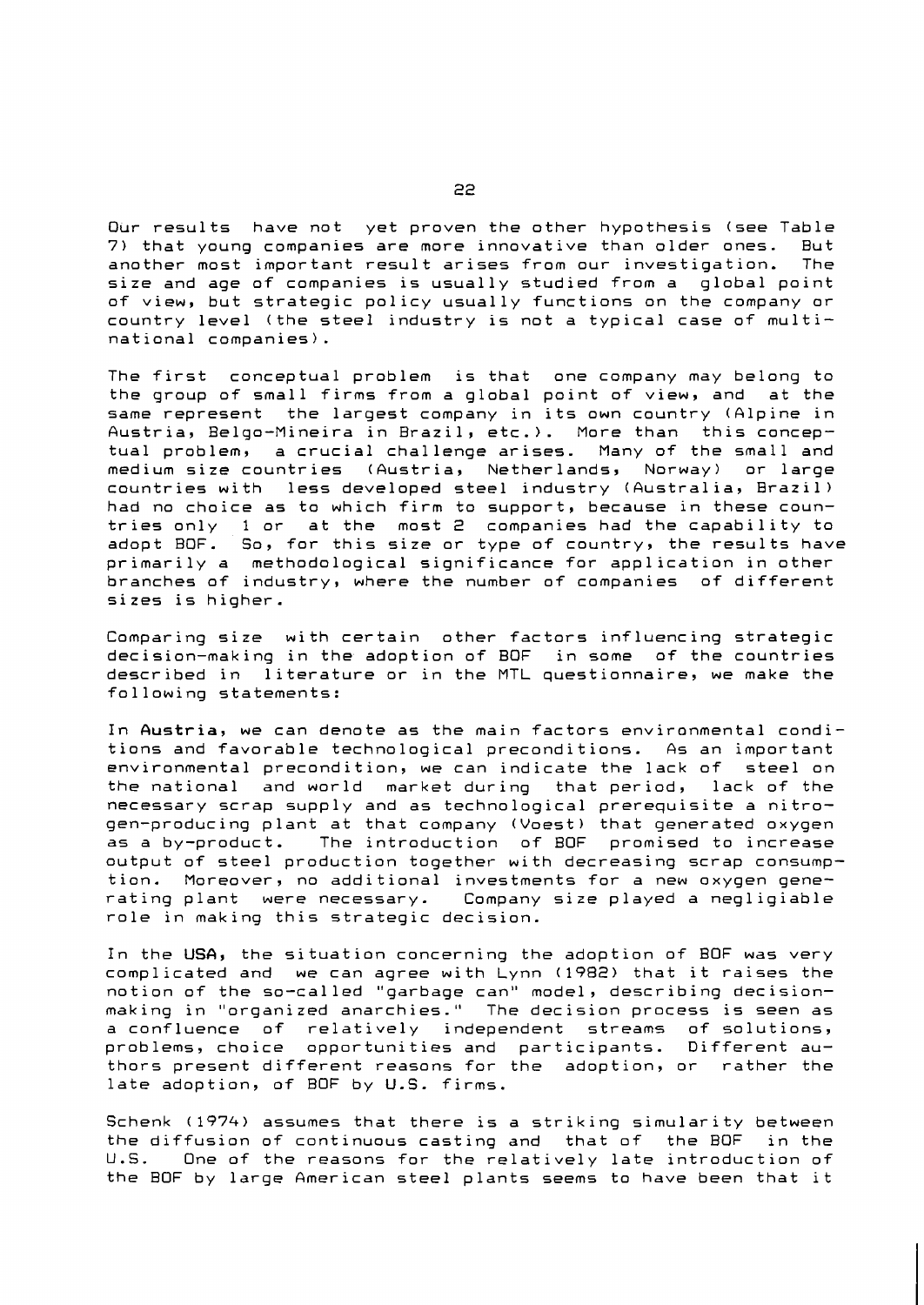took some time to develop a LD-converter of sufficient capacity. This is confirmed by Meyer and Herregat (1974) that by the end of 1954, there were four plants worldwide using oxygen converters of the following capacity: two 30-ton vessels (Voest and Alpine, Austria), 35-ton vessel (Dofasco, Canada), and 35-ton vessel (McLouth, USA). But the results of our study show that this is only partially true (See Table 7) because large companies are the second most innovative group (60% of early adopters compared with 50% of total number of large companies).

Lynn (1982) sees the main reason for the late adoption of BOF,<br>among others, in the negative role of the main suppliers. U.S. among others, in the negative role of the main suppliers. suppliers did not function as well in the promotion and development of BOF as, for example, those in Japan. The introduction of the BOF offered clear advantages to the steelmakers, but not necessarily to the suppliers. The refractories industry had to change their plants to produce refractories for the BOF's, but consumption fell substantially because BOF uses fewer refractories than the open hearth method. The largest U.S. steel plant engineering firm had a heavy investment in open hearth technology and no reason to want to see a shift away from open hearths. In the U.S., there was no governmental body to promote the early adoption of BOF with financial and technical assistance.

Ray (1984) is of the opinion that there is a minimum size for an economical BOF plant which is certainly considerably more than one million and probably around three million tons. But we must take into account that such a conclusion has been drawn for the maturity and declining phases of the BOF life cycle (late 1960's to the present) and has not been applied in take-off or growth phases.

Buzacott (1980) stressed the economic climate and environment and drew the conclusion that it was "bad luck" for the U.S. steel industry that it expanded during the Korean War boom and hence had such a surplus capacity afterwards that major expansion of capacity was not required.

From this survey of different factors influencing adoption of BOF in the U.S., we can see the great complexity of the analysis of management, especially strategic or innovation management.

We can examine certain correlations between the adoption of BOF and that of continuous casting (See Figure 5), where 3 of 5 (60%) early adopters of BOF adopted continuous casting (CC) during the first phase in the U.S. (1963-1971). McLouth adopted CC in 1964,<br>J&L in 1968, National in 1969. On the other hand, many late J&L in 1968, National in 1969. adopters of BOF adopted CC in this first stage as well, including "mammoth size" companies (U.S. Steel in 1967, Republic in 1968, and Bethlehem in 1970).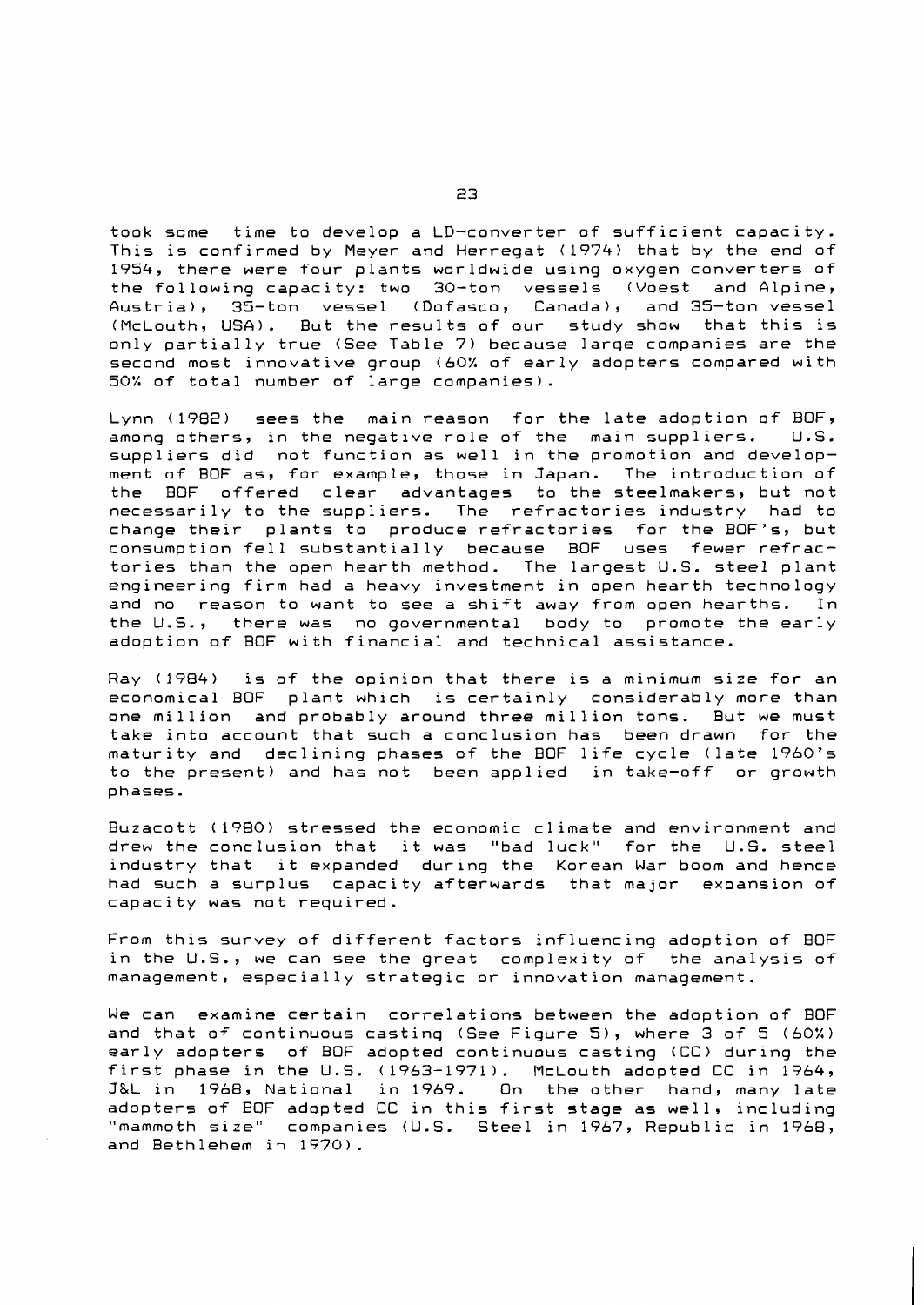#### **Firms Adopting the CC in the U.S. 1963-1971**

| FIRM              | <b>YEAR</b> | <b>FIRM</b>           | <b>YEAR</b> |
|-------------------|-------------|-----------------------|-------------|
|                   |             |                       |             |
| Roanoke           | 1963        | Laclede               | 1967        |
| H.K. Porter       | 1964        | North Star            | 1967        |
| Roblin            | 1964        | <b>J &amp; L</b>      | 1968        |
| McLouth           | 1964        | Weirton               | 1968        |
| Armco             | 1965        | Phoenix               | 1968        |
| Copperweld        | 1965        | Pollak                | 1968        |
| Florida           | 1965        | Republic              | 1968        |
| Wickwire Brothers | 1965        | Timker Roller Bearing | 1968        |
| Soule             | 1966        | National              | 1969        |
| Wisconsin         | 1966        | Nuclear               | 1969        |
| U.S. Steel        | 1967        | Georgetown            | 1969        |
| Tennessee Forging | 1967        | Bethlehem             | 1970        |
| Borg Warner       | 1967        | Inland                | 1971        |
| Etiwanda          | 1967        |                       |             |

Source: D. A. Muettner (1974)

### **Figure 5**

**A** different situation analyzes production growth of early and late adopters of BOF for the period 1951-1965 (see Figure **6).** 

| <b>COMPANY</b>  | <b>PRODUCTION</b> | <b>PRODUCTION</b> | <b>INDEX</b>      |
|-----------------|-------------------|-------------------|-------------------|
|                 | $1951$ (mil t)    | $1965$ (mil t)    | 65/51             |
| Early Adopters: |                   |                   |                   |
| J & L           | 4.4               | 6.6               | 1.50              |
| National        | 4.3               | 7.7               | 1.79              |
| Kaiser          | 1.1               | 2.5               | 2.27              |
| C. F. 8 I.      | 1.5               | 1.5               | 1.00              |
| <b>McLouth</b>  | $0.4$ (est.)      | 1.5               | 3.75              |
| TOTAL           | 11.7              | 19.8              | 1.69              |
| Late Adopters:  |                   |                   |                   |
| U.S. Steel      | 31.2              | 29.6              | 0.95              |
| Bethlehem       | 14.5              | 19.1              | 1.32              |
| Republic        | 8.6               | 9.0               | 1.05              |
| Youngtown       | 4.0               | 5.4               | 1.35              |
| Armco           | 4.0               | 7.1               | 1.78              |
| Inland          | 3.5               | 5.9               | 1.69              |
| Wheeling        | 1.7               | 1.9               | 1.12              |
| Sharon          | 1.5               | 0.9               | 0.60              |
| Crucible        | 1.1               | 1.2               | 1.09              |
| Pittsburgh      | 1.0               | 1.4               | 1.40              |
| TOTAL           | 71.1              | 81.5              | 1.15              |
|                 |                   | Source:           | L. H. Lynn (1982) |

 $\mathcal{A}^{\mathcal{A}}$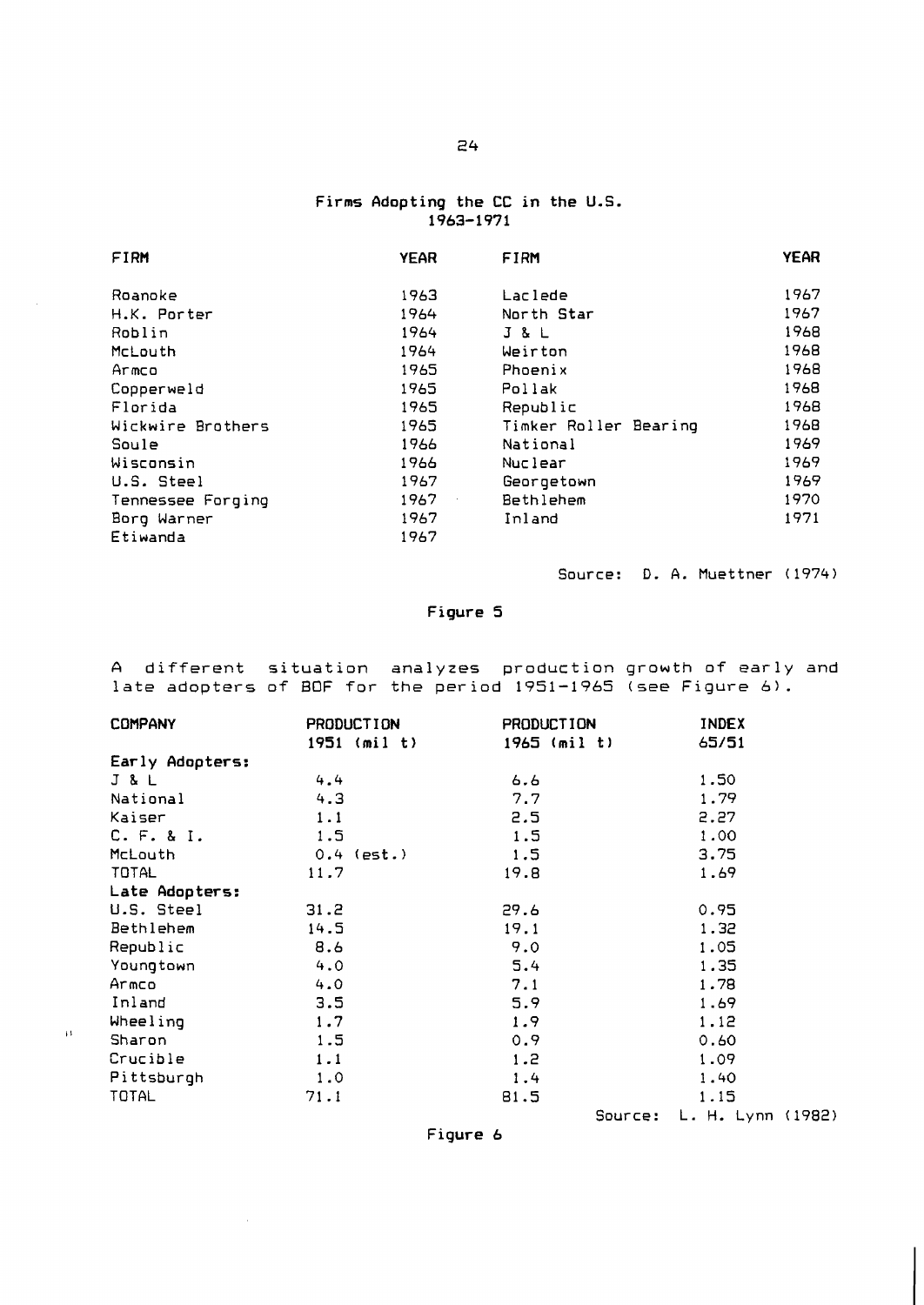From Figure 6, we discover that in the group of the early adopters, the maximum index is 3.75 (McLouth, the first adapter in the U.S.) and the minimum is 1.00 (C.F. & I.). The average production growth index of this group is 1.69.

In the group of late adopters, the maximum index is 1.78 (Armco) and the minimum is 0.60 (Sharon). The average production growth is 1.15.

We see that the group of early adopters has better results compared with late adopters. The results could be further improved by the quality of management, but the main role is played by the use of a new BOF technology proven to be better than either Be-<br>ssemer or Open Hearth. Only electric furnaces can compete with Only electric furnaces can compete with BOF, and that under very special conditions (e.9. small production volume, special grades of steel, low scrap and electric energy prices). But such evidence became known after the take-off phase of the BOF technological life cycle.

The complicated conditions described above may have resulted in the decision of many small companies to adopt BOF, because the risk for them was not so high. Rosegger (1980) confirms that "expectations of cost advantages in the BOF plant alone would have constituted a thin reed on which to hang the commitment of a multi-million dollar investment."

In Japan, one of the main reasons for such a broad early adoption of BOF is the role of government and governmental bodies, mainly the Ministry of International Trade and Industry (MITI) and supplying companies. MITI engineers strongly promoted the BOF and made sure that the information and experience gained by one firm was quickly available to all. As Lynn (1982) remarks, no com-<br>parable role was played by any U.S. government agency. The comparable role was played by any U.S. government agency. panies in Japan were stronger in relation to their suppliers and were therefore able to take more initiative in technological changes.

In Canada, the first adopter, Dofasco, found itself in the following situation in 1953: its open hearth capacity was being fully utilized and its blast furnace had surplus capacity (Buzacott, 1980). In contrast to almost all U.S. companies, it had not expanded its steel-making facilities at the beginning of the Korean War rearmament boom in 1950-51. When BOF appeared, Dofasco was in the unique situation of requiring more steel-making capacity and having the particular size, rate of growth, and production assortment for which the new process was ideal.

In the **USSR** and other Eastern countries, the process of adopting BOF progressed more slowly. According to Marcus and Levy (1976), there are three main reasons for this lagging behind:

\* less rigourous pollution standards in many Eastern countries;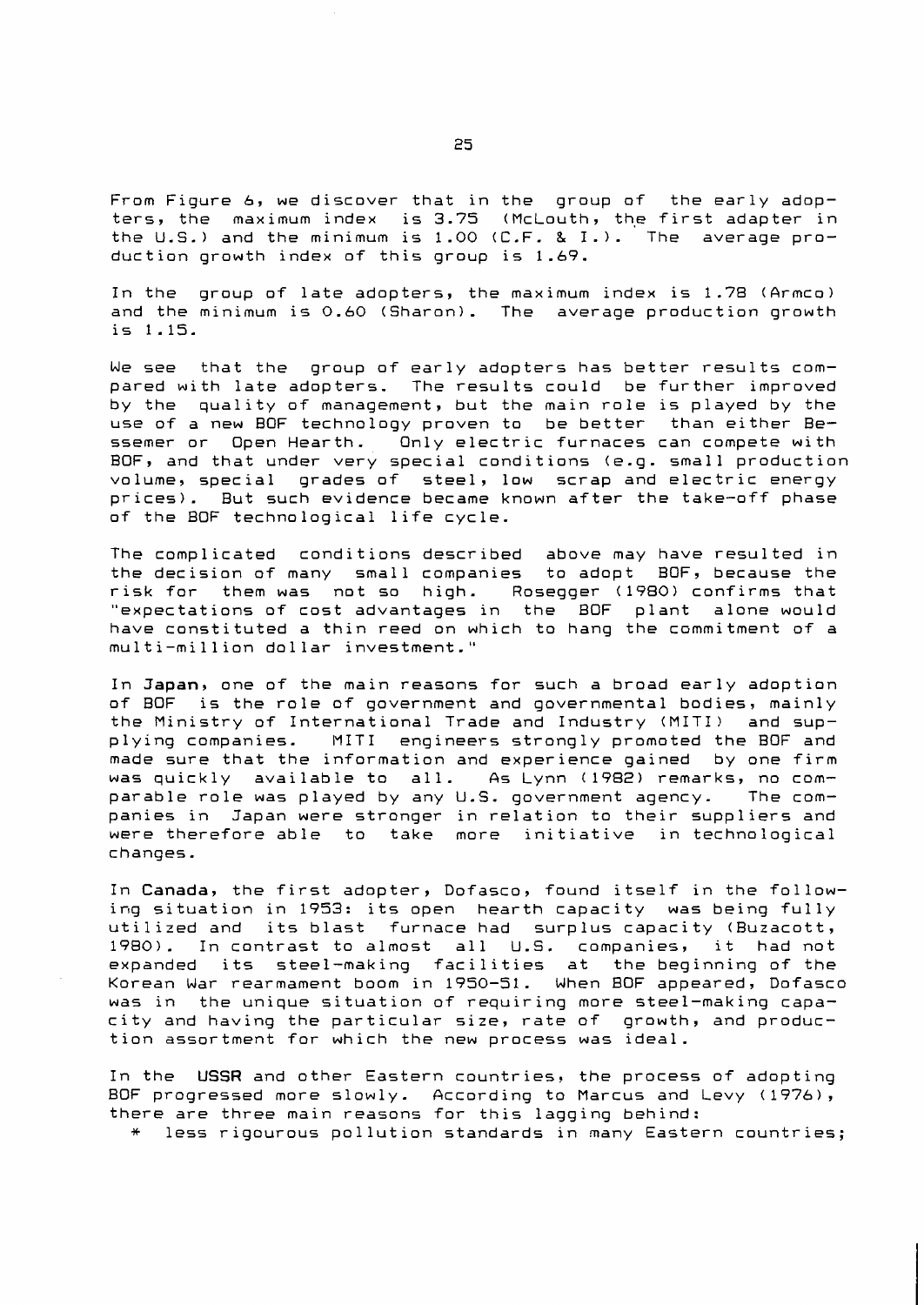- \* lack of the profit motive as an incentive when it came time to replace obsolete equipment;
- \* inherent shortages of pig iron, while BOF requires a higher ratio of molden pig iron.

According to Buzacott (1980), the persistance and further development of the open hearth by the Soviet steel industry may have been due to their having large steel plants with absolute growth rates. There may have been a long delay until the niche for the introduction of BOF appeared.

Aichinger, Hoffmann and Pittel (1981) have estimated the development of steel-making processes through 2000 (see Figure 7). They prognosize that BOF in the year 2000 will be in prevalent use throughout the world.

|                            | <b>OXYGEN</b> | <b>ELECTRIC</b> | <b>OPEN HEARTH</b> | THOMAS, ETC. |
|----------------------------|---------------|-----------------|--------------------|--------------|
| European Community<br>1967 | 28            | 13              | 34                 | 25           |
| 1979/80                    | 72            | 53              | 5                  | --           |
| 2000                       | 75            | 25              |                    |              |
| North America              |               |                 |                    |              |
| 1967                       | 32            | 13              | 55                 |              |
| 1979/80                    | 61            | 24              | 15                 |              |
| 2000                       | 70            | 25              | 5                  |              |
| Japan                      |               |                 |                    |              |
| 1967                       | 67            | 18              | 15                 |              |
| 1979/80                    | 76            | 24              |                    |              |
| 2000                       | 80            | 50              |                    |              |
| USSR & Eastern Countries   |               |                 |                    |              |
| 1967                       | 9             | 9               | 80                 | $\mathbf{z}$ |
| 1979/80                    | 30            | 12              | 58                 |              |
| 2000                       | 53            | 55              | 25                 |              |
| World                      |               |                 |                    |              |
| 1967                       | 27            | 15              | 51                 |              |
| 1979/80                    | 52            | 24              | 24                 |              |
| 2000                       | 61            | 56              | 10                 |              |

Source: Aichinger, Hoffmann, & Pittel, 1981

Figure 7

#### *6.* **CONCLUSIONS**

A basic question could be raised in conclusion. When a technology is in the maturity or post-maturity phases (as BOF is at pre-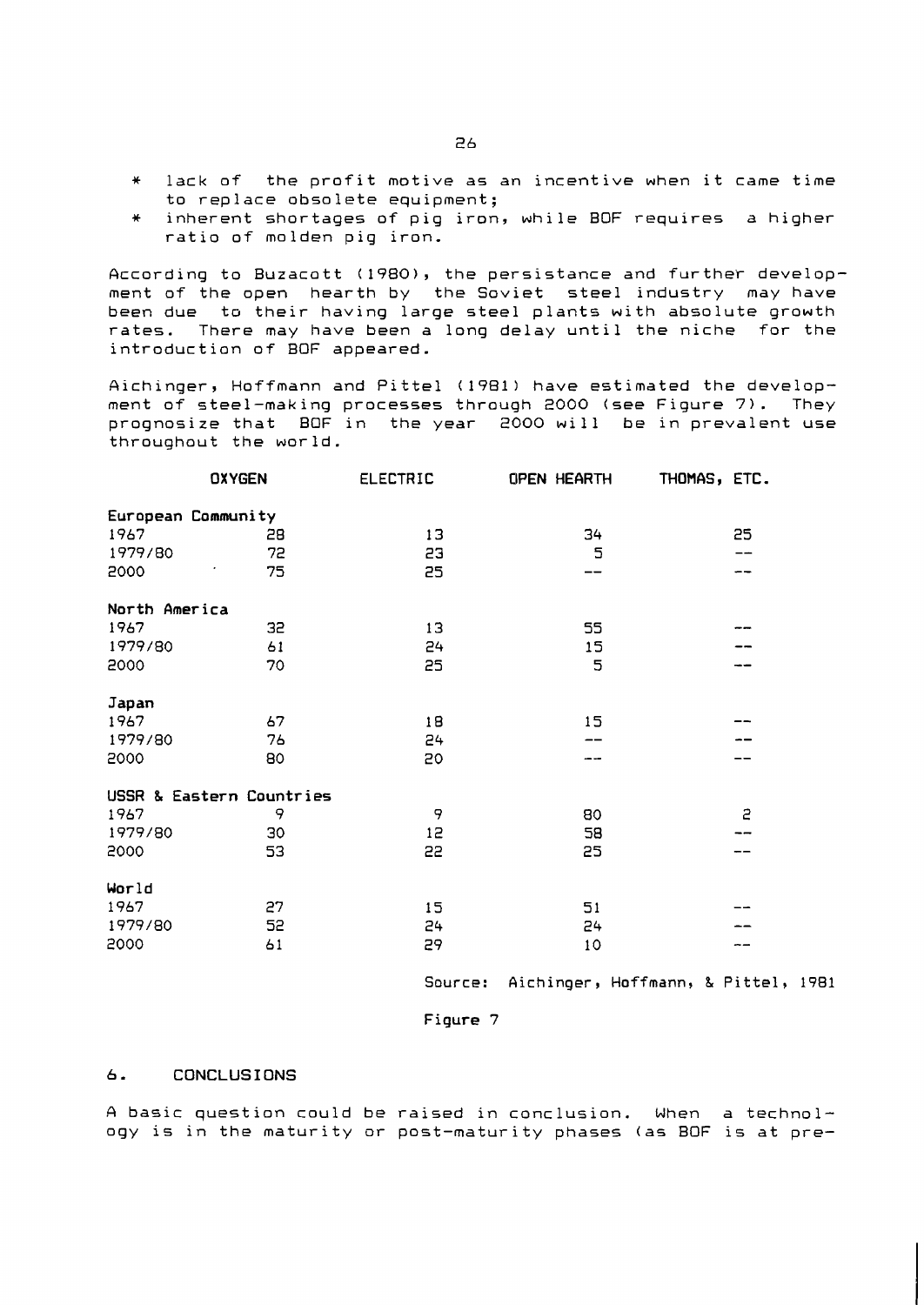sent), are these results applicable? The answer follows: this study carries primarily a methodological significance which can<br>be applied not only in the steel industry to other technologies (i.e., continuous casting), but in other industries as well.

Moreover, the adoption of BOF technology has not yet been completed. We have many examples, not just in developing countries, but in developed countries both East and West as well (France, Czechoslovakia, FRG, Portugal, USSR) in which BOF has been adopted  $since 1981.$ 

As a suggestion for further research in this area, it would be of great value to continue the research through the other phases of the technological life cycle (growth, maturity, and post-maturity) and compare the results with our findings. It is now, of course, a question of obtaining data for these phases.

In order to generalize the results of our study, it would be necessary to test the achieved results not only for other innovation technologies in the steel industry (e.g. continuous casting), but for innovation technologies in other industries as well (e.g. CIM in mechanical engineering, adoption of IR, etc.).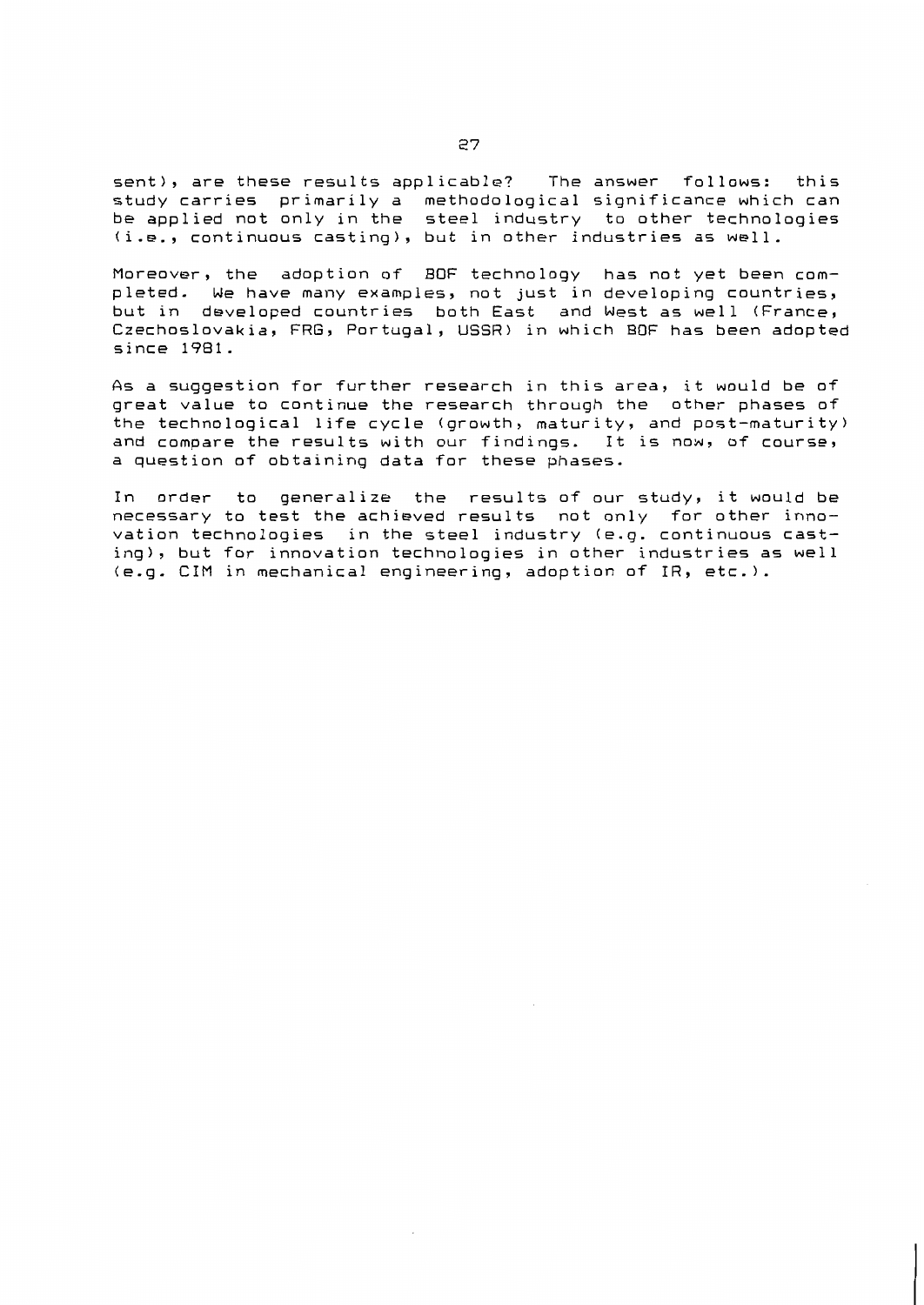#### **ATTACHMENTS**

#### ATTACHMENT 1.

#### DESCRIPTION OF METHOD OF CLUSTER ANALYSIS by Sadaaki Miyamoto

The description of this method follows:

1. Let us consider the following situation. Suppose we have n data points of real numbers  $x_1$ ,  $x_2$ , ...,  $x_n$  (Figure 1). For simpli-<br>city, we assume  $x_1 \le x_2 \le ... \le x_n$ . In general, it may occur<br>that  $x_1 = x_{1+1} = ... = x_{1+w}$ . However, it is straightforward to<br>extend the method which will we have two or more sample points of the same value.





Then we consider the following (vaquely defined) problem. We wish to classify these points into a number of categories so that the distance between a pair of points within a category is small and also the distance between two points from different categories is large. Moreover, the number of categories is not given as a prior information. Our purpose in this note is to design an appropriate method for this problem.

The above problem can be treated in two ways. The first way is to apply a method of cluster analysis; the second way is to use a histogram of the data points.

2. In cluster analysis, we have many alternative choices of similarities and the algorithms. In this case, the most natural measure of similarity (in fact, dissimilarity) is the distance between a pair of elements  $x_i$  and  $x_j$  :  $d(x_i, x_j) = |x_i - x_j|$ . Moreover, one of the most standard algorithms for generating<br>clusters is to introduce a threshold d (d)0) and to determine a cluster  $C^{\kappa}$ a:

 $x_i, x_{i-1} \in C_d^k$  if and only if  $d(x_i, x_{i-1}) \le d$ .

Of course, the family of subset  $(C^k a)_k$  makes a partition of the set  $X = \{x_1, \ldots, x_n\}$ :  $U_k C^k a = X$ . Furthermore, for two values  $d_1 > d_{\mathfrak{m}}$ ,  $\{C^k{}_{\mathfrak{a}\mathfrak{m}}\}_k$  is a refinement of  $\{C^k{}_{\mathfrak{a}\mathfrak{a}}\}_k$ . If we move the para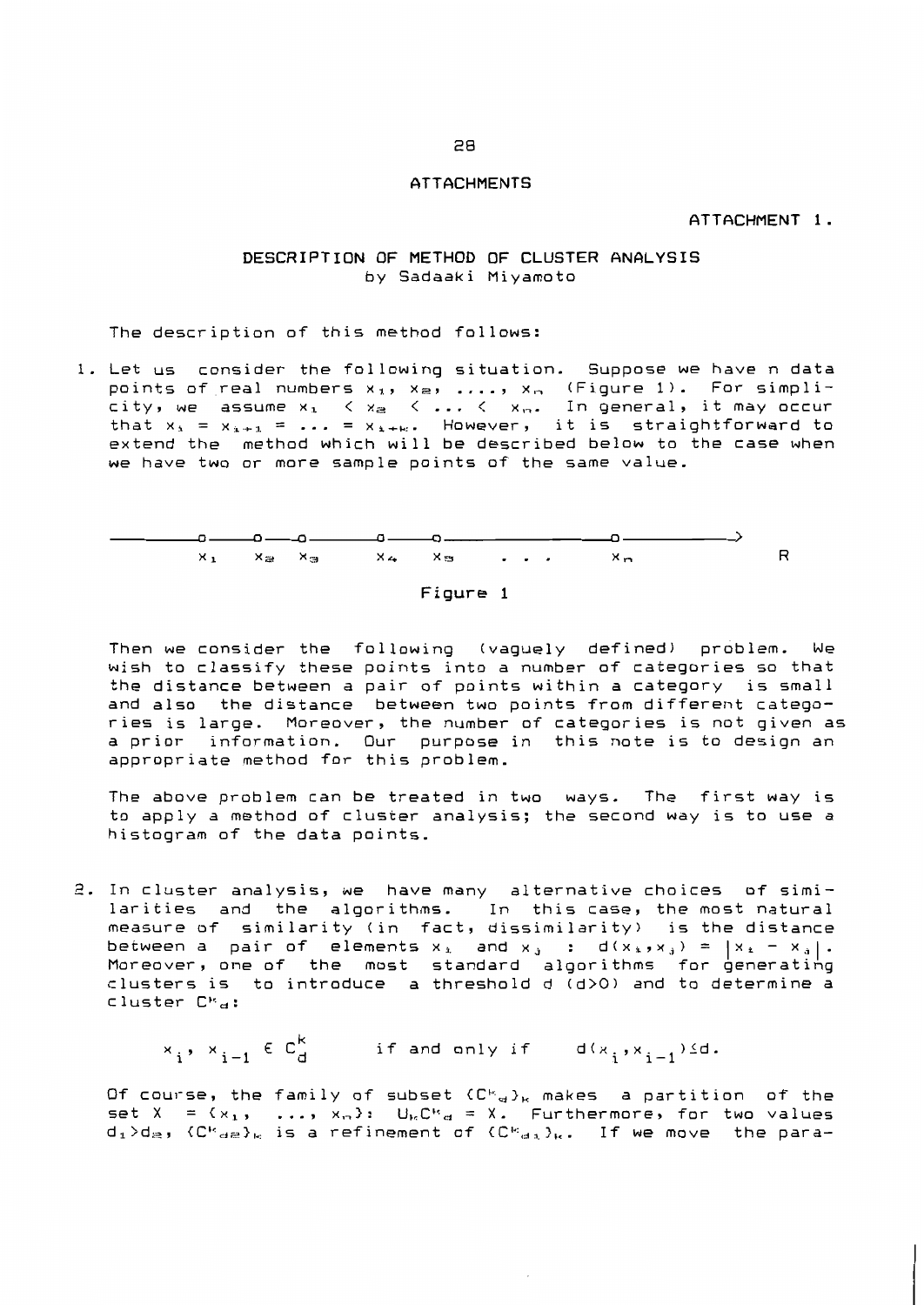meter d from zero to max<sub>i</sub>  $(x_1-x_1)$ , we have a sequence of the partitions of X that agrees with the result of application of the single linkage method. Therefore, one of the most natural clustering is the single linkage method in this case. Moreover, the above method has a close relation to a method of histogram.

3. On the other hand, a standard method of histogram can be described as follows. Divide the interval that contains the whole data points into N subintervals of equal length. Calculate number of points in each subinterval. Make a bar in each subinterval the height of which is proportional to the number of points included in that subinterval.

If one obtains a histogram in a satisfactory way, it is easy to define categories. Find valleys in the histogram and divide the data set at the bottom of the valleys.

This method of histogram, however, has several drawbacks. First, we frequently cannot determine an appropriate value of N for<br>subintervals. Different values of N would give different shapes of histograms. If we have a great number of data points, the histogram will be stable, but in the case of a small number, say less than one hundred, the above problem will be serious. Secondly, if we have a small valley in the histogram, we cannot decide definitely whether or not that is a true valley. In general, the histogram method is more suitable for a large number of data points; the clustering method is more appropriate for a small number of data points.

4. Fortunately, in this situation of data points on a line, we have a better method of histogram that completely agrees with the above method of clustering. The method is based on the "filling in" between a pair of contiguous points. The method is very simple: For all  $x_1$ , make a square between two points  $x_1$  and  $x_1$ . whose height is  $1/(n|x_{k+1} - x_k|)$  and whose width is  $|x_{k+1} - x_k|$  $(Fioure 2)$ .

To define categories, let b be a variable threshold parameter. Let b move from zero to max,  $1/n(|x_1 - x_{i-1}|)$ . Then, at the data points are value  $b = min_{i} 1/(n|x_i - x_{i-1}|)$ , two subsets of separated at the lowest valley of the histogram. As b becomes larger, the number of categories will also be larger.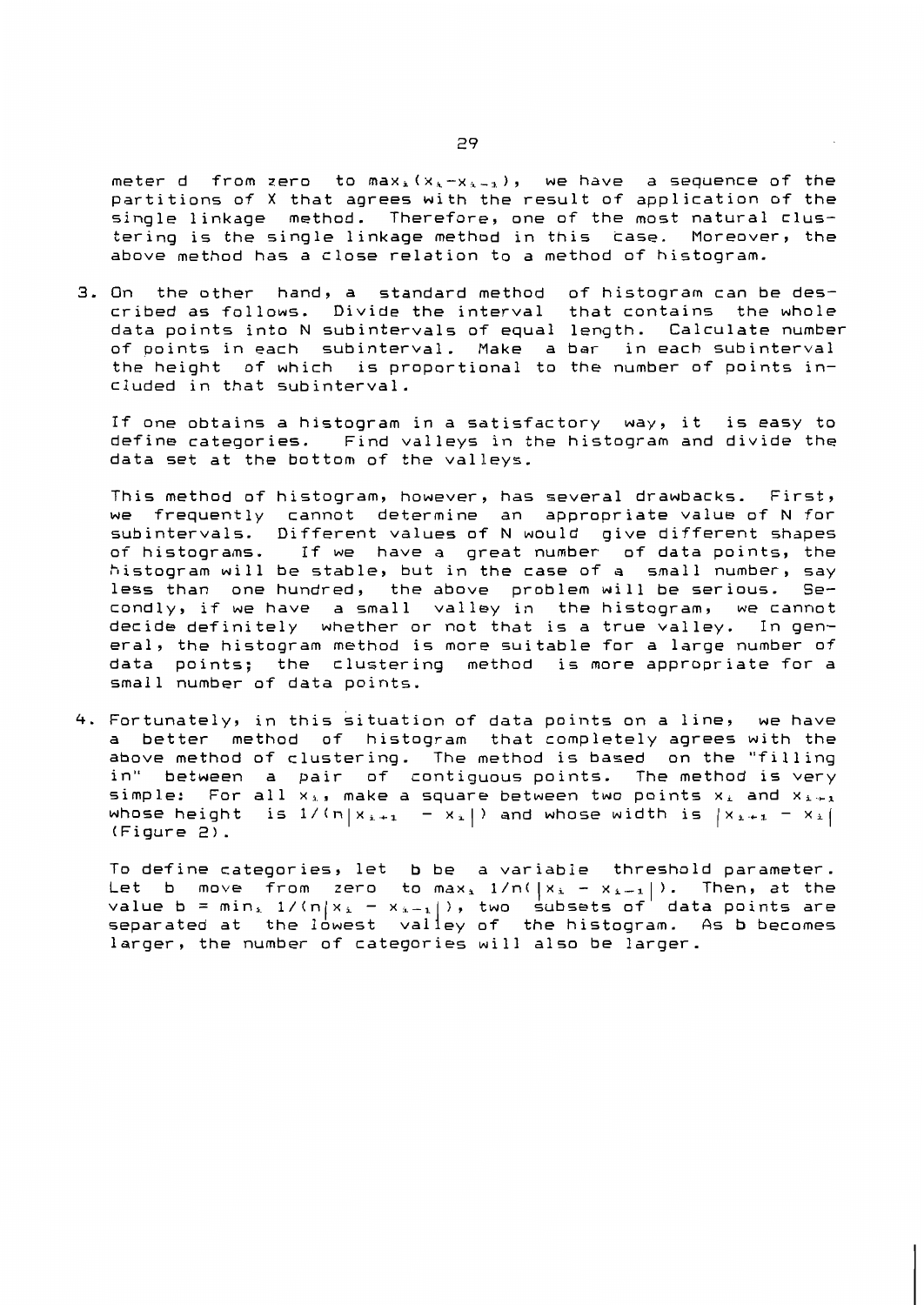

It is straightforward to see that the last method of the histogram is equivalent to the first method of the clustering. Two thresholds are related as 1/d=nb.

It remains to prove that the last method is indeed a method of histogram. For this it is sufficient to show that for any subinterval [r,s] (cR), the area made by the last method converges to  $\int_{r}^{s} p(x) dx$ 

as the number n of data points goes to infinity, where p(x) is assumed to be the "true" density function from which samples have been obtained.

The proof is very simple. Let n<sub>ra</sub> be the number of points that are included in the subinterval [r,s]. From the assumption, we have

 $n_{ref}/n \longrightarrow \int_{r}^{s} p(x)dx$  as  $n \longrightarrow \infty$ 

Since the area between two contiguous points  $x_{k+1}$  and  $x_k$  is equal to  $|x_{i+1} - x_i| \times 1/(n|x_{i+1} - x_i|) = 1/n$ , the area s<sub>ra</sub> made by the last method of the histogram satisfies

$$
(p_s - 1)/n \leq s_{rs} \leq (n_{rs} + 1)/n
$$

from which it follows that

 $S_{res}$  ->  $\int_{r}^{S} p(x) dx$  as n ->  $\infty$ 

Unfortunately, the above relation of equivalence between the method of the clustering and that of the histogram cannot be generalized to two or more dimensional spaces. Nevertheless, some heuristic generalizations can be considered as future studies.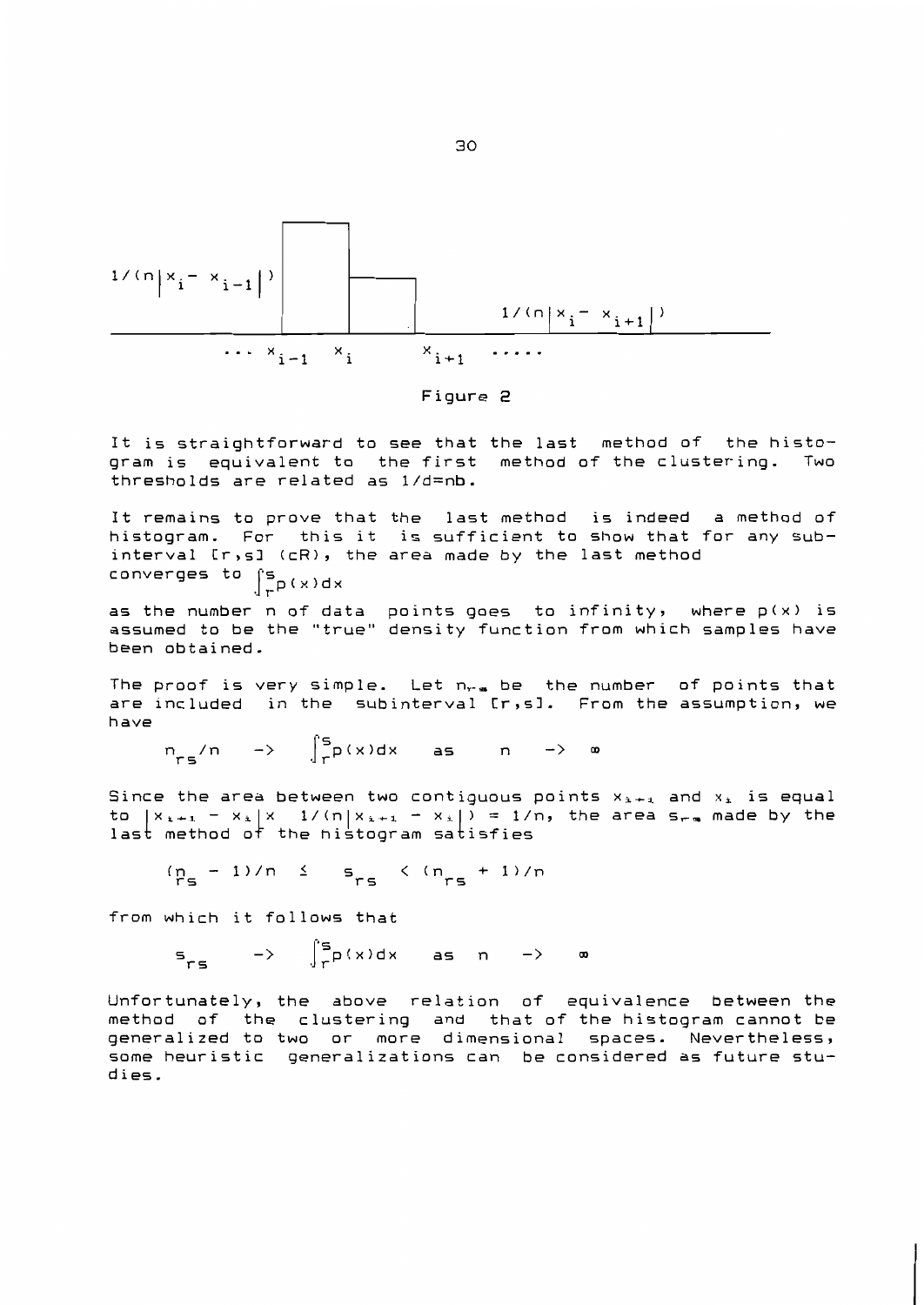# INTEGRATED STEEL COMPANIES -- YEAR 1951 -- COMPANY SIZE AND AGE

 $\sim 10^7$ 

| <b>COUNTRY</b> | NAME OF THE COMPANY                                       | YEAR OF                  | RAH STEEL           | <b>YEAR OF</b>  | REF.         |
|----------------|-----------------------------------------------------------|--------------------------|---------------------|-----------------|--------------|
|                |                                                           | ESTABL.                  | CAPACITY            | BOF             | NUM.         |
|                |                                                           |                          | (TONS/YEAR)         | <b>ADOPTION</b> |              |
|                |                                                           |                          | =========           | ---------       |              |
|                |                                                           |                          |                     |                 |              |
| Australia      | Broken Hill Proprietary Co. Ltd.                          | 1885                     | 1,870,000           | 1962            | 3,1,2        |
| Austria        | Ripine (Oest.-Alpine Montangesellschaft)                  | 1881                     | 510,000             | 1953            | 1, 4, 2      |
| Austria        | <b>VOEST (Vereinigte Dest. Eisen-und Stahlwerke</b>       | 1938                     | 390,000             | 1952            | 1, 4, 2      |
| Belgium        | S.A. Metallurqique de Sambre et Mosele                    | --                       | 430,000             |                 | 1            |
| Brazil         | Companhia Brasileira de Usinas Metalurgicas               | --                       | 38,000 **           |                 | $\mathbf{1}$ |
| Brazil         | Companhia Siderurgica Belgo-Hineira                       | 1921                     | 146,000             | 1957            | 1.2          |
| Canada         | Algoma Steel Corp.                                        | 1934                     | $1,249,000$ $\cdot$ |                 | 1, 3, 2      |
| Canada         | DDFASCO (Dominion Foundries & Steel, Ltd.)                | 1912                     | 550,000             | 1954            | 1.2          |
| Canada         | OOSCO (Dominion Steel & Coal Corp. Ltd.)                  | $\qquad \qquad -$        | 340,000             |                 | 1            |
| Canada         | STELCO (Steel Co. of Canada, Ltd.)                        | 1910                     | 1,246,000           |                 | 1.2          |
| China          | Tai-Yuan Iron & Steel Horks                               | $-1$                     | 117,000 ***         |                 | 1            |
| France         | Societe de Hendel et Cie.                                 | $- -$                    | $1,330,000 \times$  |                 | 1            |
| France         | Sollac & UCPMI                                            | 1948                     | 500,000             |                 | 1,2          |
| France         | <b>USINOR</b>                                             | 1948                     | 1,110,000           |                 | 1,2          |
| FRG            | <b>August-Thussen Huette</b>                              | 1890                     | 117,000             | 1962            | 1,2          |
| FRG            | Dortmund-Hoerder Huettenunion AG                          | $\overline{\phantom{m}}$ | 1,855,000           |                 | 1            |
| FRG            | Huettenwerk Oberhausen AG                                 | --                       | 1,285,000           |                 | 1            |
| FRG            | Huettenwerk Rheinhausen AG                                | --                       | 1,450,000           |                 | $\mathbf{1}$ |
| FRG            | Huettenwerke Ruhrort-Meiderich AG                         | $-$                      | 1,656,000           |                 | $\mathbf{1}$ |
| FRG            | Mannesmann Huettenwerke AG                                | 1390                     | 777,000             |                 | 1,2          |
| FRG            | Niederrheinische Huette AG                                | --                       | 396,000             |                 | 1            |
| FRG            | Stahlwerke Suedwestfalen AG                               | ---                      | 174,000             |                 | 1            |
| GDR.           | Max-Huette                                                | --                       | 240,000 *           |                 | $\mathbf{1}$ |
| Hungary        | Diosquor Iron & Steel Horks                               | ---                      | 300,000             |                 | $\mathbf{1}$ |
| Hungary        | Ozd Iron & Steel Works                                    | --                       | 420.000             |                 | $\mathbf{1}$ |
| Japan          | Fuji Iron & Steel Co. Ltd.                                | ---                      | 1,637,000           | 1960            | 3.1          |
| Japan          | Kawasaki Steel Corp.                                      | 1950                     | 597,000             | 1962            | 3.1.2        |
| Japan          | Kobe (Kobe Seiko Sho)                                     | 1911                     | 327,700             | 1961            | 3.1.2        |
| Japan          | Nakayama Steel Horks, Ltd.                                | $\overline{\phantom{m}}$ | 177,400             |                 | $\mathbf{1}$ |
| .Japan         | NKK (Nippon Kokan Kabushiki Kaisha)                       | 1912                     | 1,234,000           |                 | 3.1.2        |
| Japan          | Yawata Iron & Steel Co. Ltd.                              | --                       | 2,504,900           | 1957            | 3,1          |
| Luxenbourg     | Arbed S.A.                                                | 1882                     | 1,100,000           |                 | 1,2          |
| Luxenbourg     | Hadir                                                     | --                       | 900,000             |                 | 1            |
| Luxembourg     | Miniere et Metallurgique de Rodange, S.A.                 | 1972                     | 400,000             |                 | 1.2          |
| Mexico         | <b>Altos Hornos de Mexico, S.A.</b>                       | 1942                     | 170,000             |                 | $1 - 2$      |
| Hexico         | Cia. Fundidora de Hierro y Accero de Monterre             | 1943                     | 225,000             |                 | 1.2          |
|                | Netherlands Koninkligke Nederlandsche Hoogovens en Staalf | 1918                     | 400,000             | 1958            | 1.2          |
| Norway         | A/S Morsk Jernverk                                        | 1946                     | 400,000             | 1962            | 1,2          |
| Sueden         | Donnarfvets Jernverk                                      | --                       | 500,000             |                 | $\mathbf{1}$ |
| Sueden         | Hellefors Bruks AG                                        |                          | 56,000              |                 | 1            |
| Sueden         | Norrbottens Jaernverk. AG                                 | --                       | 350,000             |                 | $\mathbf{1}$ |
| Sueden         | SKF (Aktiebolaget Svenska Kullager Fabriken H             | --                       | 160,000             |                 | $\mathbf{1}$ |
|                |                                                           |                          |                     |                 |              |

 $\sim 10^{11}$  and  $\sim 10^{11}$ 

 $\sim$ 

 $\bar{z}$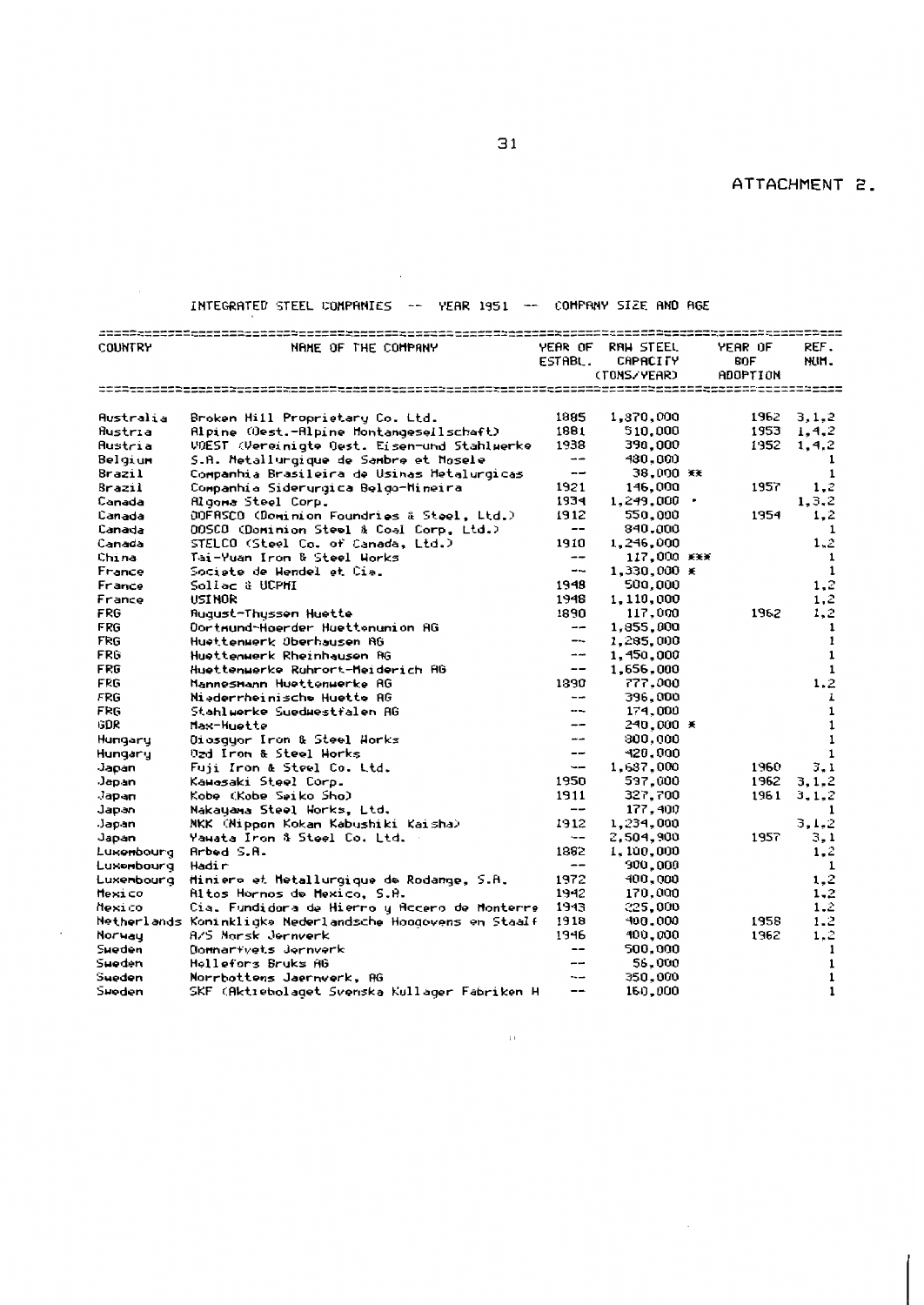ATTACHMENT 2 (CON'T)

| $U_K$ .       | Colvilles Ltd.                       | --                       | 1,518,000           |      |         |
|---------------|--------------------------------------|--------------------------|---------------------|------|---------|
| $U-K$         | Consett Iron Company Ltd.            |                          | 600.000             |      |         |
| <b>U.K.</b>   | Guest Keen Baldwins Iron & Steel Co. | --                       | $617,000$ $*$       |      |         |
| $U$ . $K$ .   | Parkgate Iron & Steel Co.            | --                       | 325,000             |      |         |
| <b>U.K.</b>   | Shelton Iron, Steel & Coal Co.       | --                       | 225,000             |      |         |
| $U-K$         | Skinningrove Iron Co.                |                          | 320,000             |      |         |
| U.K.          | Steel Co. of Scotland, Ltd.          | --                       | 340,000             |      |         |
| $U-K$         | Steel Co. of Hales                   | --                       | 9,500,000           |      |         |
| <b>U.K.</b>   | Stewarts & Lloyds                    | --                       | 700,000             |      |         |
| U.K.          | Horkington Iron & Steel Co.          | --                       | 280,000 *           |      |         |
| U.S.A.        | Armco Steel Corp.                    | 1900                     | $4.000.000 \times$  |      | 3,2     |
| U.S.A.        | Bethlehem Steel Co.                  | 1919                     | 14.500.000 X        |      | 3,2     |
| U.S.A.        | Crucible Steel Co. of America        | --                       | 1,095,000           |      | 1,3     |
| U.S.A.        | C.F.&I. (Colorado Fuel & Iron Corp)  | $\overline{\phantom{a}}$ | 1,560,000           | 1961 |         |
| U.S.A.        | Detroit Steel Corp.                  | --                       | 650,000             |      | 1       |
| U.S.A.        | Ford Hotor Company                   | $\overline{\phantom{a}}$ | 1,471,940           |      | 1       |
| U.S.A.        | Granite City Steel Corp.             | --                       | 720.000             |      |         |
| U.S.A.        | Inland Steel Company                 | 1893                     | 3,750,000           |      | 1,2     |
| U.S.A.        | International Harvestor Co.          | --                       | 300,000             |      |         |
| U.S.A.        | Jones & Laughlin Steel Corp.         | 1922                     | 5,101,000           |      | 1, 3, 2 |
| U.S.A.        | Kaiser Steel Corp.                   | 1941                     | $1.100.000 \times$  | 1958 | 3,2     |
| U.S.A.        | McLouth Steel Corp.                  | 1982                     | 420,000             | 1954 | 1, 3, 2 |
| U.S.A.        | National Stoel Corp.                 | --                       | 4,750,000           | 1962 | 1,3     |
| U.S.A.        | Newport Steel Corp.                  | 1981                     | 704.000             |      |         |
| U.S.A.        | Pittsburgh Steel Co.                 | --                       | 1,072,000           |      |         |
| <b>U.S.A.</b> | Republic Steel Corp.                 | 1399                     | 8,600,000 ¥         |      | 1,2     |
| U.S.A.        | Sharon Steel Corp.                   | 1900                     | 1,441,400           |      | 1, 3, 2 |
| U.S.A.        | US Steel (United States Steel Corp.) | 1901                     | $31,200,000 \times$ |      | 3,2     |
| <b>U.S.A.</b> | Hheeling Steel Corp.                 | 1968                     | 1,860,000           |      | 1, 3, 2 |
| U.S.A.        | Youngstown Sheet & Tube Co.          | --                       | 4,350,000           |      | 1,3     |
| U.S.S.R.      | Azovstal Metallurgical Works         | --                       | 1,000,000           |      |         |
| U.S.S.R.      | Kirov Iron & Steel Horks             | --                       | 1,000,000           |      | 1       |
|               |                                      |                          |                     |      |         |

\* Production<br>\*\* Production in 1950<br>\*\*\* Production in 1945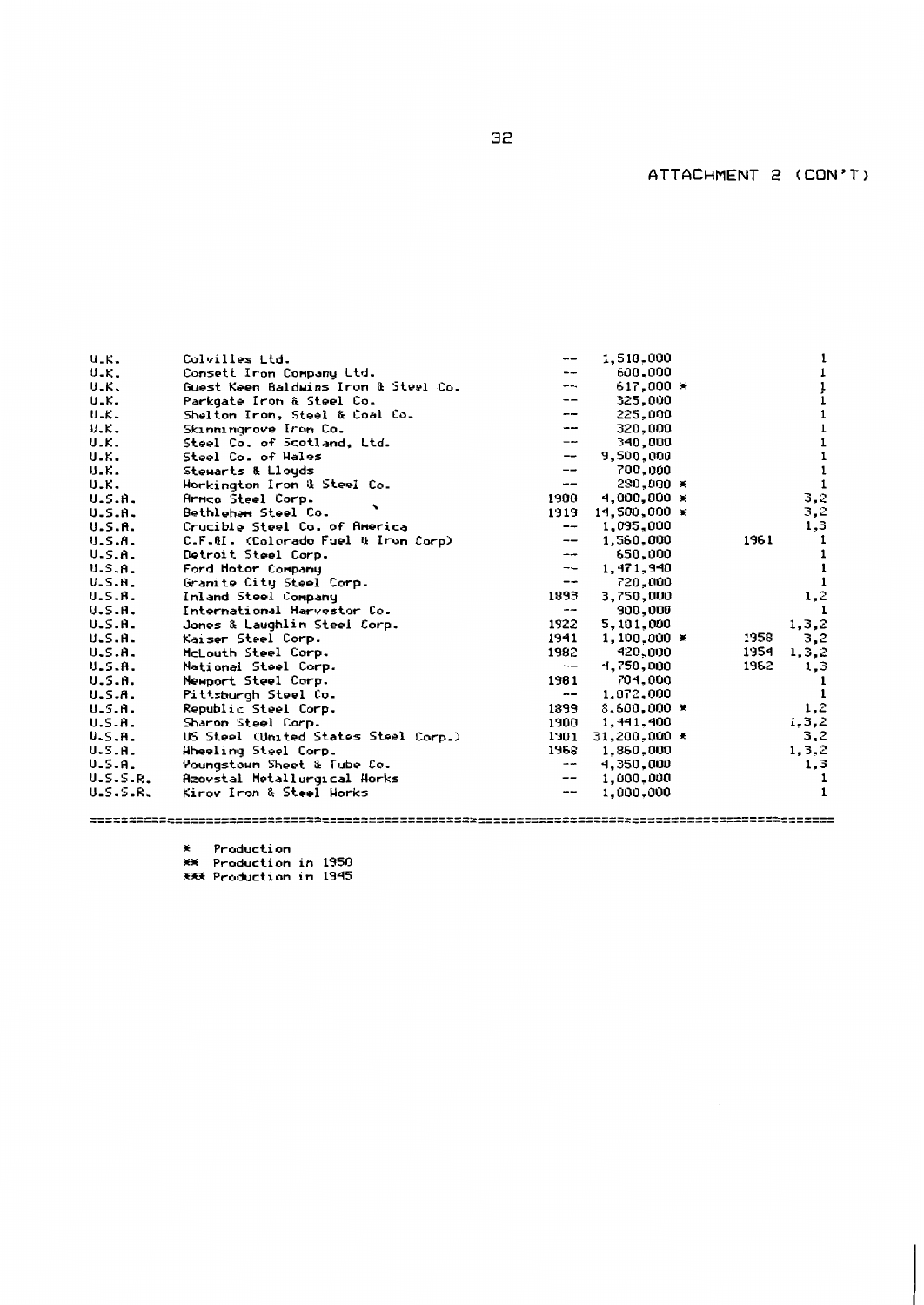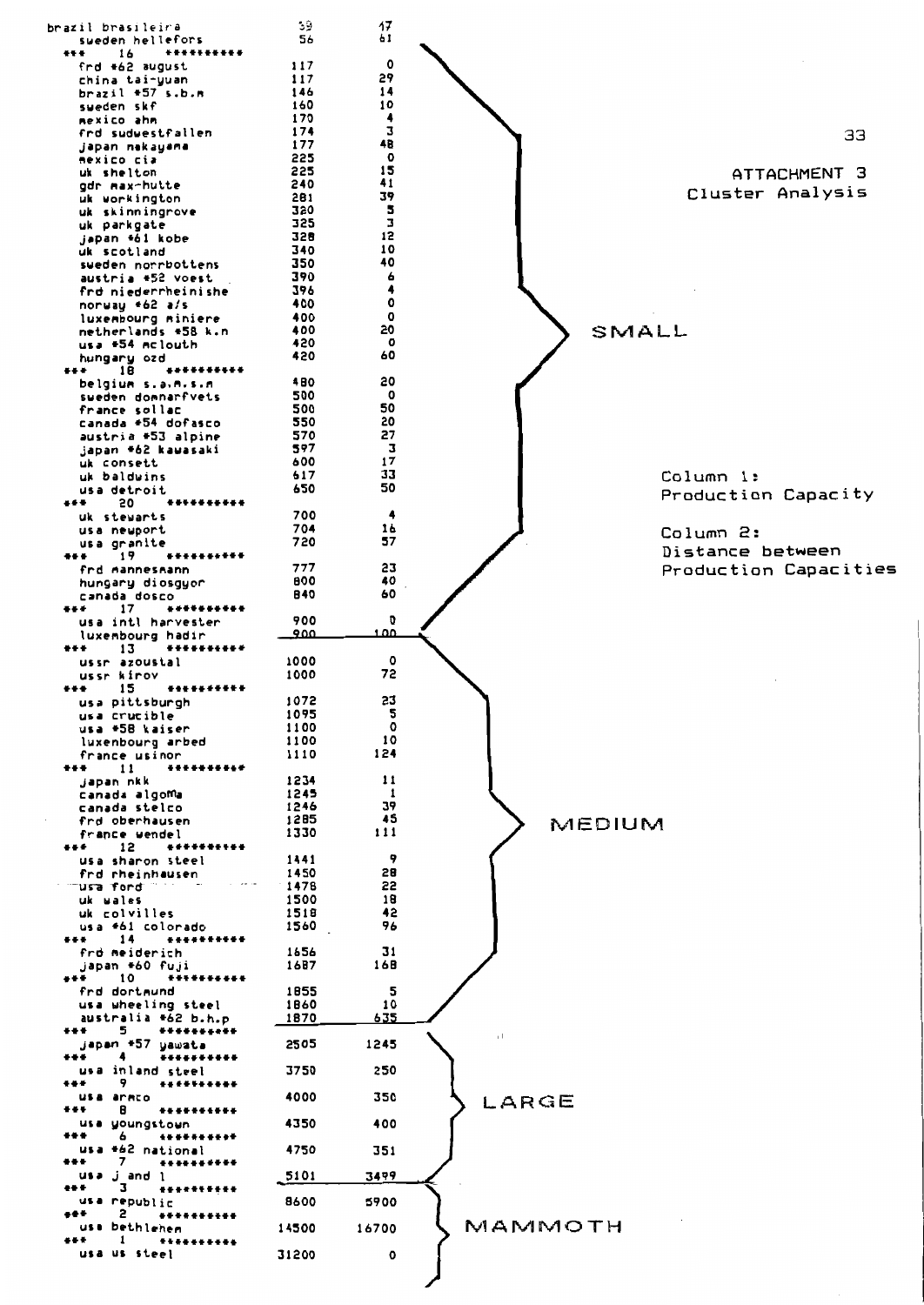ATTACHMENT 4 Histogram



J,

34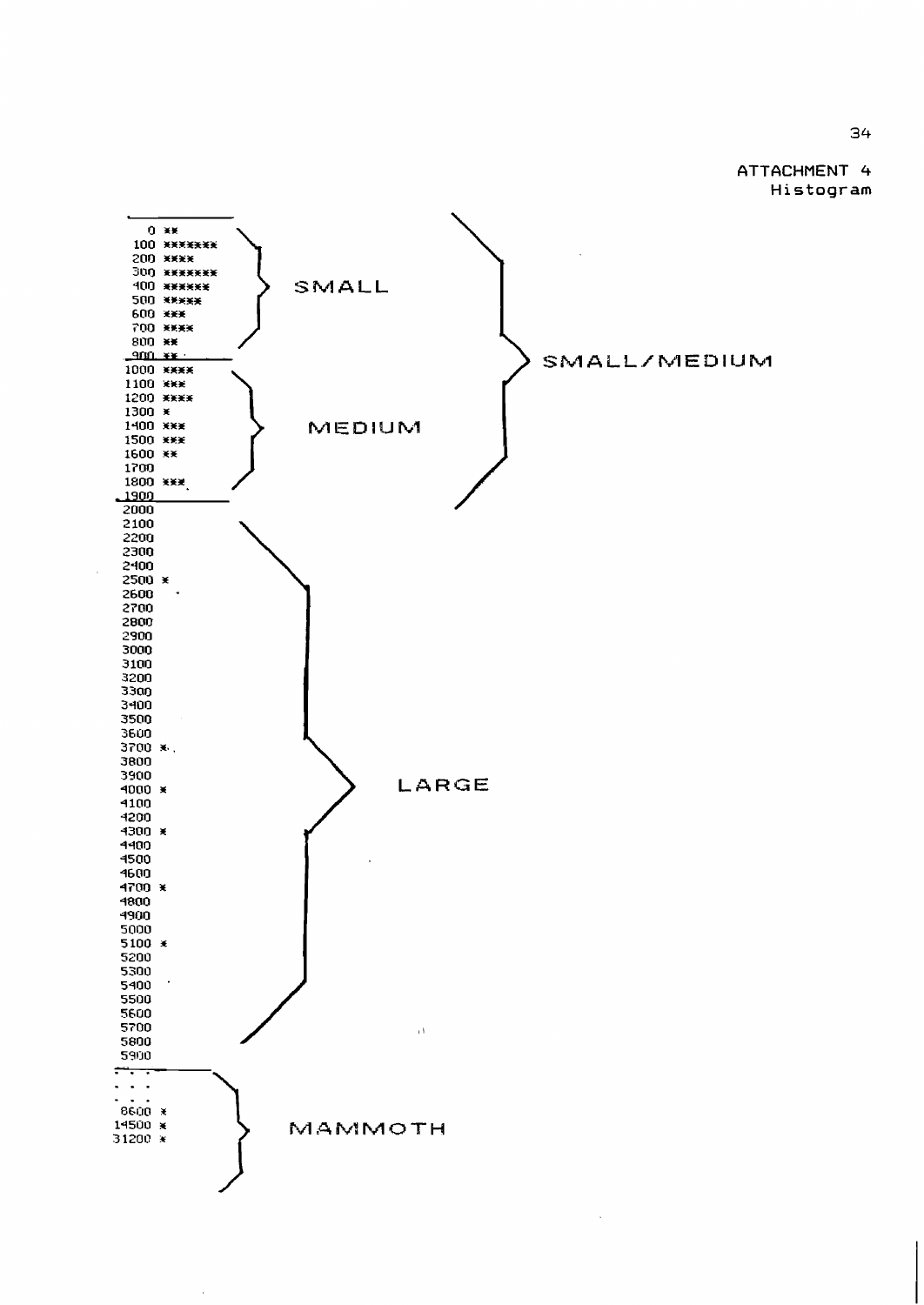#### **REFERENCES**

- Abernathy, William J. and Utterback, James M. (1975) "A Dynamic<br>Model of Process and Product Innovation," <u>OMEGA: The Internation-</u> al Journal of Management Science, Vol. 3, no. 6, pp. 639-656.
- Acs, Z. and Audretsch, D. B. (1986) "The Determinants of Innovation in Large and Small Firms," discussion papers at IIM, Berlin.
- Aichinger, H. M.; Hoffmann, G. W.; and Pittel, K. (1981) "Die Weltenergie Situation und ihre Auswirkung auf die Eisen- und Stahlindustrie," Stahl und Eisen, Vol. 101.
- Aldrich, A. (1962) "Concept of the Social Organization," Modern Organizational Theory, New York: John Wiley and Sons, edited by M. Haire.
- Ayres, R. U. (1986) "Technological Progress in Economics: On Theories of Innovation and the Life Cycle," Laxenburg: IIASA, WP-86-XX, not yet published.
- Baark, E. and Anxian, Y. (1985) "Sweden and China: A Comparative Study of the Conditions for Industrial Automation," ATAS Bulletin, New York.
- Blau, P. M. (1962) "Concept of the Social Organization," Modern Organization Theory, New York: John Wiley and Sons, edited by M. Haire.
- Bolotnyi, K. A. (1976) "Planning the Optimal Size of Enterprises," Machinostrojenije, Moscow.
- Bracker, J. S. and Pearson, J. N. (1986) "Planning and Financial Performance of Small, Mature Firms," Strategic Management Journal, Vol. 7.
- Buzacott, J. A. (1980) "The Adoption of the Basic Oxygen Process by Canadian Steel Firms," Laxenburg: IIASA, WP-80-83.
- Buzacott, J. A.; Cantley, M. F.; Glagolev, V. N.; and Tomlinson, R. C., eds. (1982) Scale in Production Systems, Oxford: Pergamon Press.
- Cleland, David and King, William (1983) Project Management Handbook, New York: Van Nostrand Reinhold Comp., pp. 209-221.
- Cordero, H. G., ed. (1952) Iron and Steel Works of the World, London: Quin Press Ltd.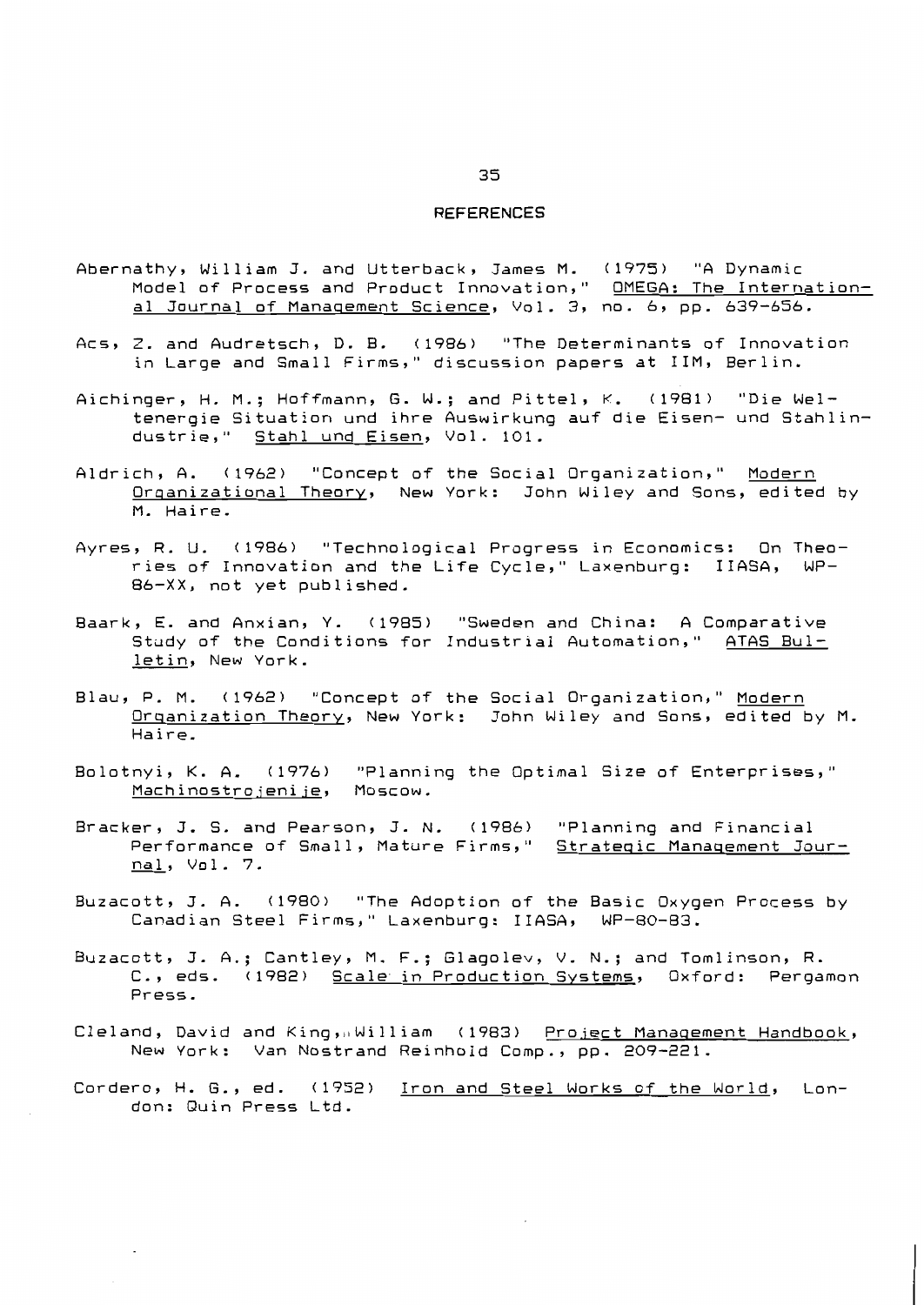- Csath, M. (1986) "Management Behavior, Organizational Cultrue and Strategic Planning in Hungary," paper presented at the Fourth Workshop on Capitalist and Socialist Organizations, Budapest, June  $2-6$ .
- DeBresson, Chris and Lampel, Joseph (1985) "Beyond the Life Cycle: Organizational and Technological Design," *Journal of Production,* Innovation, Management, No. 3, pp. 170-187.
- DeWoot, P. et. al. (1977/78) "Strategic Management: An Empirical Study of 169 Belgian Firms," International Studies of Management and Organization, collection of research papers.
- Fischer, J. C. and Pry, R. H. (1971) "A Simple Substitution Model of Technological Change," Technological Forecasting Social Change, Vol. 3, pp. 75-88.
- Ford, David and Ryan, Chris (1982) "Taking Technology to Market," Harvard Business Review: The Management of Technological Innovation (Reprints), Boston: Harvard Business Review, pp. 119- $128.$
- Freeman, C. (1969) "Size of Firm, R&D and Innovation," paper presented at the International Conference on Monopolies, Mergers, and Restrictive Practices, Cambridge, Massachusetts.
- Freeman, C. (1971) The Role of Small Firms in Innovation in the U.K. since 1945, London: Committee of Inquiry on Small Firms.
- Gold, B. (1981) "Changing Perspectives on Size, Scale, and Returns: An Interpretive Survey," Journal of Economic Literature, Vol.  $XIX.$
- Granstrand, Q. (1982) Technology, Management and Markets, London: Frances Pinter Publishers, Ltd.
- Johnnisson, B. and Lindsträm, C. (1971) "Firm Size and Inventive Activity," Swedish Journal of Economy, No. 73.
- Kamien, M. and Schwarz, N. (1982) "Market Structure and Innovation," Cambridge Surveys of Economic Literature, Cambridge, UK: Cambridge University Press.
- Kimberley, J. R. (1976) "Organizational Size and the Structuralist Perspective: A Review, Critique and Proposal," Administrative Science Quarterly, No. 21.
- Kleine, J. (1980) Innovation and Firm Size, Berlin: International Institute of Management.
- Kuhn, R. L. (1985) To Flourish Among Giants: Creative Management for Mid-Sized Firms, New York: John Wiley and Sons.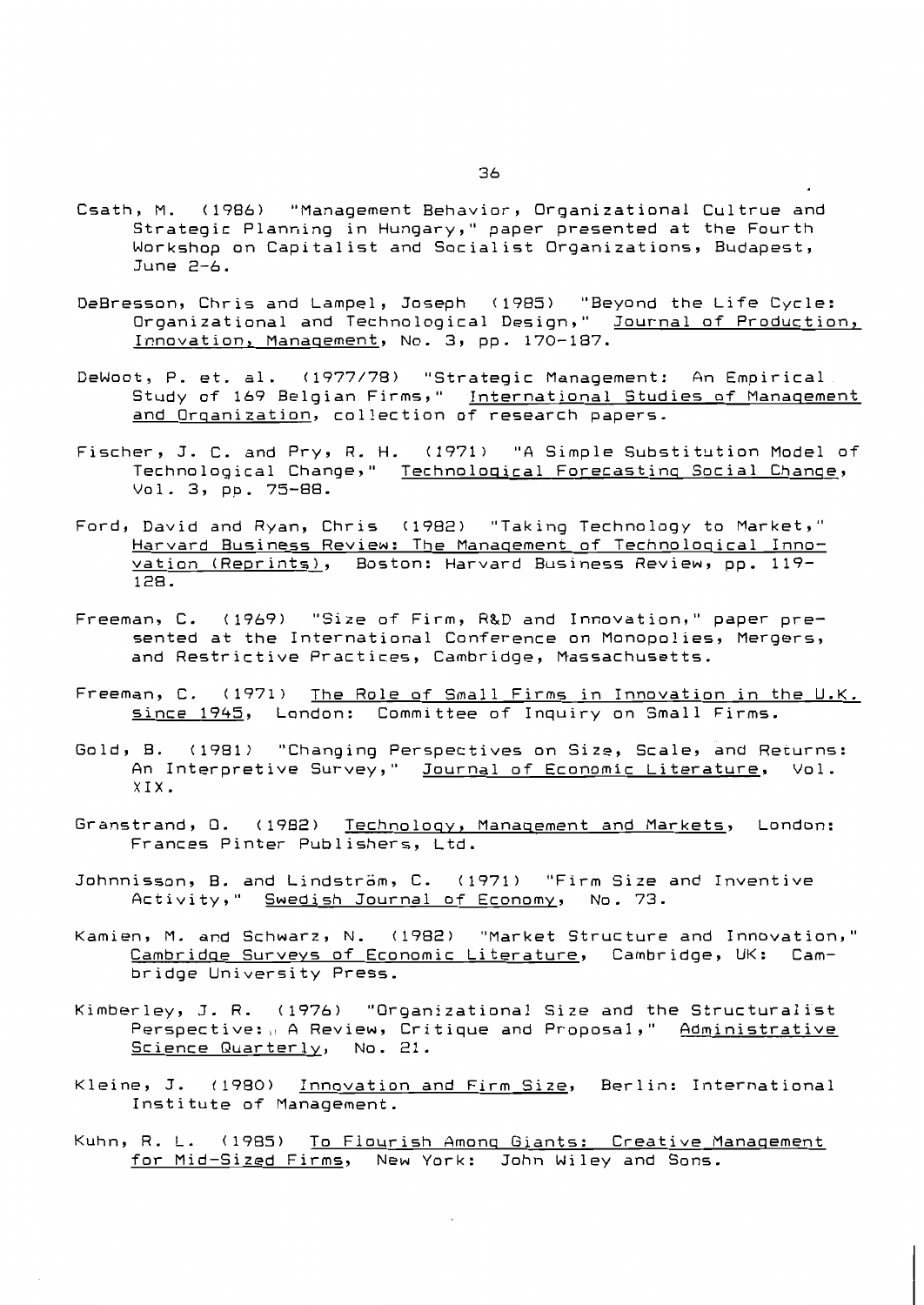- Lynn, Leonard H. (1982) How Japan Innovates: A Comparison with the U.S. in the Case of Oxygen Steelmaking, Boulder, CO: Westview Press, Inc.
- Maitland, I. (1982) "Organizational Structure and Innovation: The Japanese Case," Management by Japanese Systems, New York: Praeger, editeted by S. M. Lee and G. Schwendiman.
- Maly, M. and Zaruba, P. (1986) The Management and Organization of Industrial Enterprises and Companies under Automation, Praque: SNTL.
- Marcus, P. F. and Levy, W. J. (1976) World Steel Supply Dynamics: 1975-1981, New York: Mitchell, Hutchins, Inc.
- Martino, J. P.; Kuel, Lin Chen; and Lenz, R. C., Jr. (1978) "Predicting the Diffusion of Industrial Innovations," unpublished, prepared at the University of Dayton, Ohio.
- Meffert, Heribert (1980) Marketing, Wiesbaden: Gabler, pp. 339-344, 5th edition.
- Meyer, J. R. and Herregat, G. (1974) "The Basic Oxygen Steel Process," The Diffusion of New Industrial Process: An International Study, Cambridge, UK: Cambridge University Press, in conjunction with the National Institute of Economic and Social Research, edited by L. Nasbeth and G. F. Ray.
- Miller, Danny and Friesen, Peter (1984) "A Longitudinal Study of the Corporate Life Cycle," Management Science, No. 10, pp. 1161-1183.
- Morodney, J. R. (1969) "Economies of Scale in Manufacturing," Price Theory in Action, Boston: Houghton Mifflin, edited by D. S. Watson.
- Muettner, D. A. (1974) "The Development of Continuous Casting in the U.S. Steel Industry: Comment," Economic Inquiry, Vol. 22, No. 2, June.
- Nasbeth, L. and Ray, G. F., eds. (1974) The Diffusion of New Industrial Process: An International Study, Cambridge, UK: Cambridge University Press, in conjunction with the National Institute of Economic and Social Research.
- Nyström, H. and Edvardsson, B. (1978) "Research and Development Strategies for Swedish Companies in the Farm Machinery Industry," Uppsala: Swedish University of Agricultural Sciences.
- Pappas, Chris (1984) "Strategic Management of Technology," Journal of Product Innovation Management, No. 1, pp. 30-35.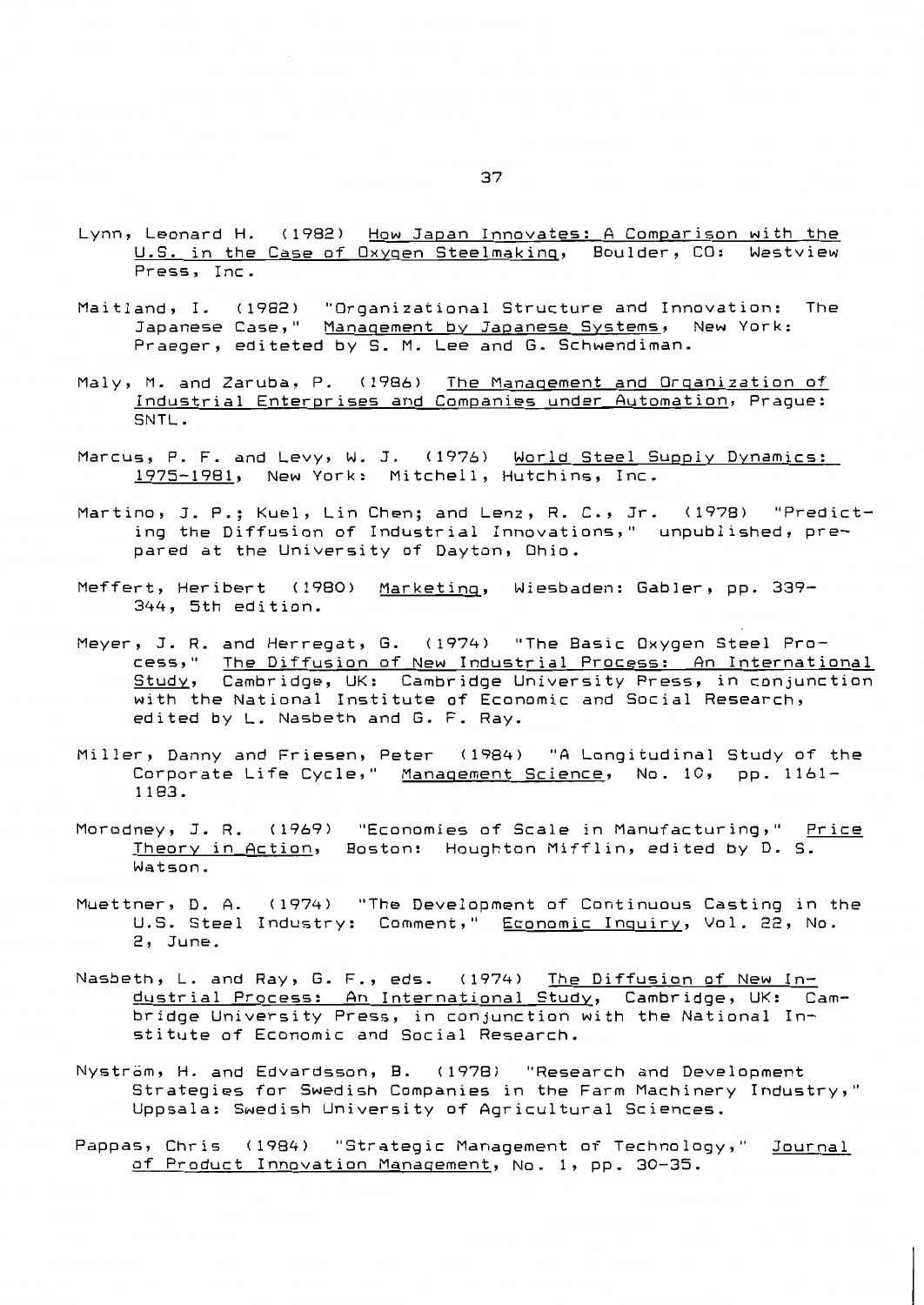- Patrick, E. and Rosovsky, H. (1976) "Japan's Economic Performance: An Overview and Prospects for the Future and Some Other Implications," Asia's New Giant: How the Japanese Economy Works, Washington, DC: Brookings Institute, edited by H. Patrick and H. Rosovsky.
- Poznanski, K. Z. (1986) "The Extinguishing Process: A Case Study of Steel Technologies in the World Industry," Technovation, Vol. 4.
- Pugh, D. S. and Hickson, D. J. (1963) "A Conceptual Scheme for Organizational Analysis," Administrative Science Quarterly, Vol. 8.
- Ray, G. F. (1984) The Diffusion of Mature Technologies, Cambridge, UK: Cambridge University Press.
- Razvigorova, E. et.al. (1986) "MTL Activity Questionnaire," unpublished.
- Remes, A. (1984) "The Role of Small Enterprises in Modern Industry," Politicka Ecnomie, No. 32, in Czech only.
- Roesch, Karl (1979) 3500 Jahre Stahl, Muenchen: R. Oldenbourg Verlag, in Deutsche Museum series "Abhandlungen und Berichte".
- Rosegger, Gerhard (1980) "Exploratory Evaluations of Major Technological Innovations: Basic Oxygen Furnaces and Continuous Casting," Evaluating Technological Innovations, Lexington, MA: D. C. Heath & Co., edited by B. Gold, G. Rosegger, and M. G. Boylan, Jr.
- Rothwell, R. and Zegfeld, W. (1982) Innovation and the Small and Medium Sized Firm, London: Frances Pinter Ltd.
- Schenk, W. (1974) "Continous Casting of Steel," The Diffusion of New Industrial Process: An International Study, Cambridge, UK: Cambridge University Press, in conjunction with the National Institute of Economic and Social Research, edited by L. Nasbeth and G. F. Ray.
- Scherer, F. M. (1965) "Firm Size, Market Structure, Opportunity and the Output of Patented Inventions," American Economic Review, No. 55.
- Schollhammer, H. and Kuriloff, A. (1979) Entrepreneurship and Small Business Management, New York: John Wiley and Sons.
- Serjeantson, R.; Cordero, R.; and Cooke, H. (1983) Iron and Steel Works of the World, London: Metal Bulletin Books, Ltd., 8th edition.